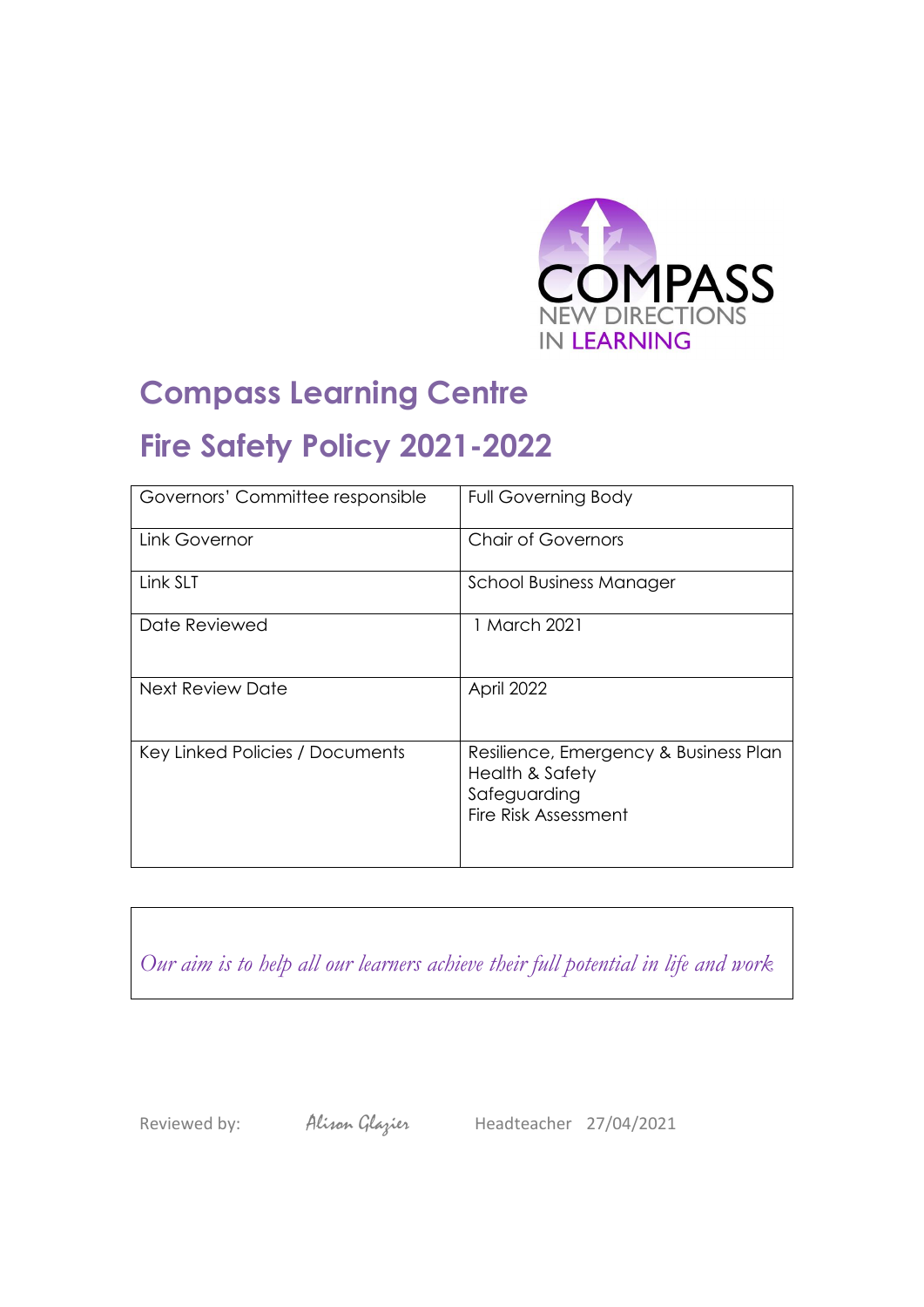## **Equality Impact Assessment – initial screening record**

| Fire Policy<br>What area of work is being<br>considered?                                                                       |                                                                                         |  |                                       |                  |  |  |  |  |  |  |
|--------------------------------------------------------------------------------------------------------------------------------|-----------------------------------------------------------------------------------------|--|---------------------------------------|------------------|--|--|--|--|--|--|
|                                                                                                                                | Upon whom will this impact?                                                             |  |                                       | Students & Staff |  |  |  |  |  |  |
| How would the work impact upon groups, are they included and<br>$\bullet$<br>considered?                                       |                                                                                         |  |                                       |                  |  |  |  |  |  |  |
| <b>The Equality Strands</b>                                                                                                    | <b>Negative Impact</b><br><b>Positive Impact</b><br>No impact<br>Minority ethnic groups |  |                                       |                  |  |  |  |  |  |  |
| Gender                                                                                                                         |                                                                                         |  |                                       |                  |  |  |  |  |  |  |
| Disability                                                                                                                     |                                                                                         |  |                                       |                  |  |  |  |  |  |  |
| Religion, Faith or Belief                                                                                                      |                                                                                         |  |                                       |                  |  |  |  |  |  |  |
| Sexual Orientation                                                                                                             |                                                                                         |  |                                       |                  |  |  |  |  |  |  |
| Transgender                                                                                                                    |                                                                                         |  |                                       |                  |  |  |  |  |  |  |
| Age                                                                                                                            |                                                                                         |  |                                       |                  |  |  |  |  |  |  |
| Rurality                                                                                                                       |                                                                                         |  | $\sqrt{}$                             |                  |  |  |  |  |  |  |
|                                                                                                                                |                                                                                         |  |                                       |                  |  |  |  |  |  |  |
| Does data inform this work, research and/or consultation? And has it<br>$\bullet$<br>been broken down by the equality strands? |                                                                                         |  |                                       |                  |  |  |  |  |  |  |
|                                                                                                                                |                                                                                         |  |                                       |                  |  |  |  |  |  |  |
| <b>The Equality Strands</b>                                                                                                    | No                                                                                      |  | Yes                                   | <b>Uncertain</b> |  |  |  |  |  |  |
| Minority ethnic groups                                                                                                         |                                                                                         |  |                                       |                  |  |  |  |  |  |  |
| Gender                                                                                                                         | $\sqrt{}$                                                                               |  |                                       |                  |  |  |  |  |  |  |
| Disability                                                                                                                     | $\sqrt{ }$                                                                              |  |                                       |                  |  |  |  |  |  |  |
| Religion, Faith or Belief                                                                                                      | $\sqrt{ }$                                                                              |  |                                       |                  |  |  |  |  |  |  |
| Sexual Orientation                                                                                                             | $\sqrt{ }$                                                                              |  |                                       |                  |  |  |  |  |  |  |
| Transgender                                                                                                                    | V                                                                                       |  |                                       |                  |  |  |  |  |  |  |
| Age                                                                                                                            | $\sqrt{}$                                                                               |  |                                       |                  |  |  |  |  |  |  |
| Rurality                                                                                                                       | $\sqrt{ }$                                                                              |  |                                       |                  |  |  |  |  |  |  |
| Does the initial screening highlight potential issues that may be illegal?<br><b>No</b><br>Further comments:-                  |                                                                                         |  |                                       |                  |  |  |  |  |  |  |
| Do you consider that a full Equality Impact Assessment is required?<br><b>No</b>                                               |                                                                                         |  |                                       |                  |  |  |  |  |  |  |
| Initial screening carried out by School Support Manager                                                                        |                                                                                         |  |                                       |                  |  |  |  |  |  |  |
| Signed:<br>Kerry Taylor                                                                                                        |                                                                                         |  | Dated: 20/09/2019 reviewed 27/04/2020 |                  |  |  |  |  |  |  |
|                                                                                                                                | Comment by Headteacher:                                                                 |  |                                       |                  |  |  |  |  |  |  |
| Date                                                                                                                           |                                                                                         |  |                                       |                  |  |  |  |  |  |  |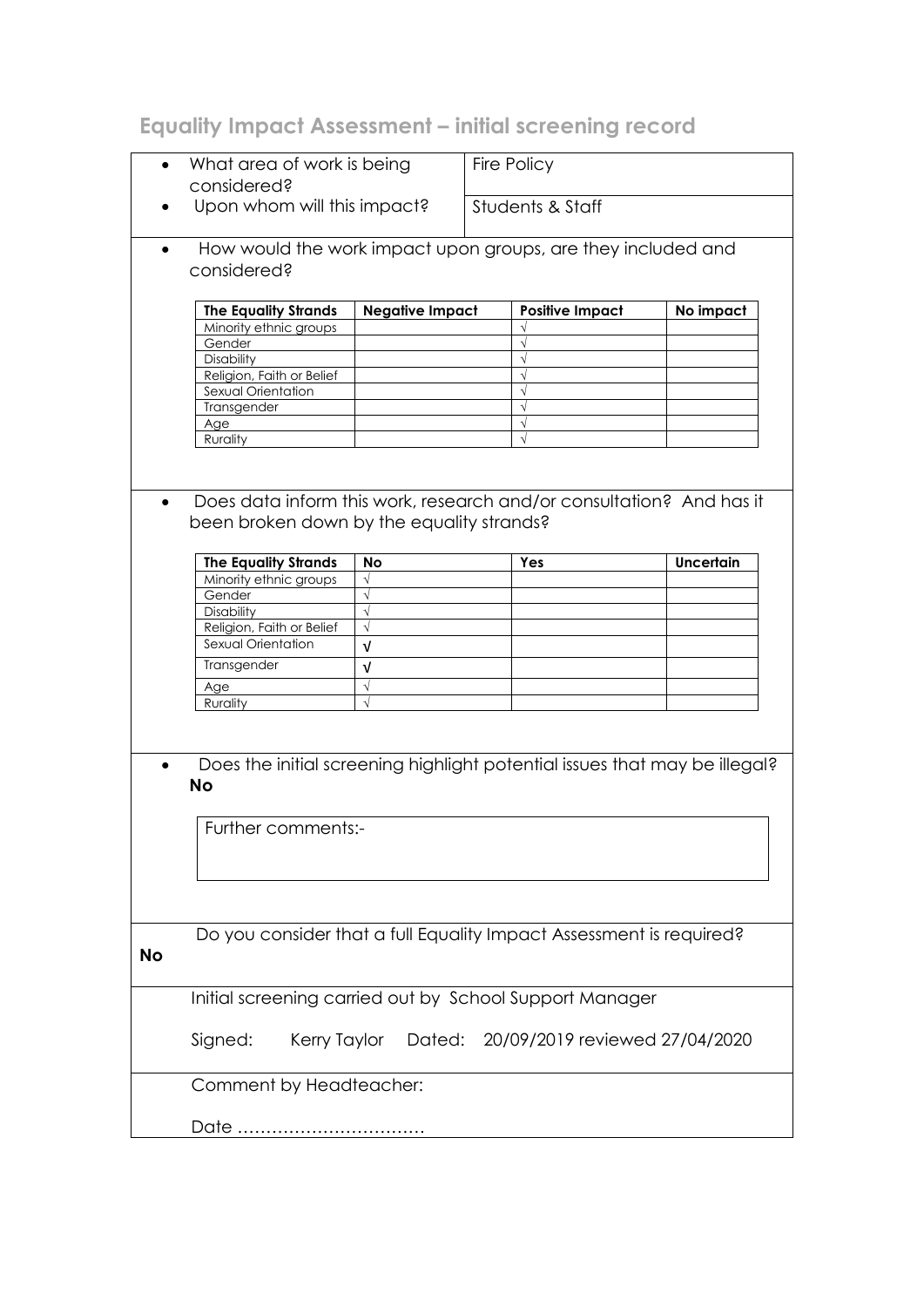# **FIRE SAFETY POLICY**

# **THE COMPASS**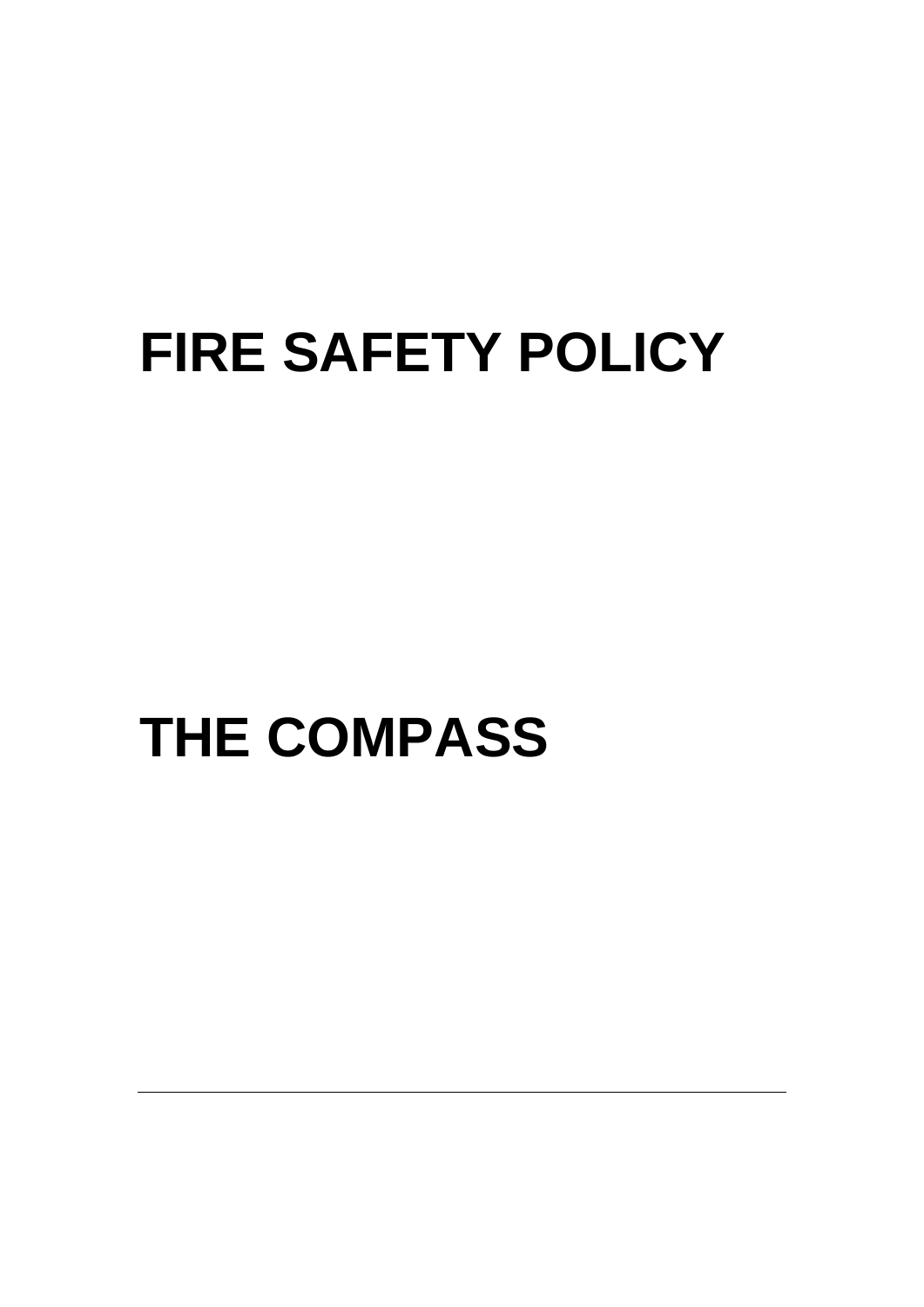### **What to do**

It is the responsibility of the Head Teacher and Management Committee of the premises to ensure that fire evacuation drills are carried out.

The dangers which may threaten persons if a fire breaks out depends on many different factors, consequently, it is not possible to construct a model procedure for action in the event of fire which would be suitable for use in all premises.

Each fire routine must be based upon a simple, efficient procedure which is specifically designed for the premises in which it has to operate.

It is therefore important that the following points must be given prime consideration:

#### **The Purpose of the Fire Drill**

Fire drills are intended to ensure, by means of Training and Rehearsal that in the event of fire:

- The people who may be in danger act in a calm and orderly manner.
- Those people who may have designated responsibilities carry out their tasks to ensure the safety of all concerned.
- The escape routes are used in accordance with a Predetermined and Practiced Plan.
- Evacuation of the building is achieved in a speedily and Orderly manner.
- To promote an attitude of mind where-by persons will react rationally when confronted with a fire or other emergency at school or elsewhere.

#### **The Occupancy of the Premises**

Consideration must be given to the age of the pupils attending the school and as to whether there are any children with special needs who may require assistance with evacuation of the building. Consideration also needs to be given to any staff or regular visitors who may require assistance with evacuation of the building. Students, Staff and regular visitors can be provided with a Personal Emergency Evacuation Plan (PEEP) which will be tailored to their individual needs and gives detailed information on their movement requirements during an escape.

Compass Fire Policy follows the Dorset County Council guidelines on Means of Escape for Disabled People and recognises that it should not be assumed that because a person has a disability they will need or ask for a PEEP. Conversely, there is an opportunity for other people who may not be considered as having a disability to request an escape plan.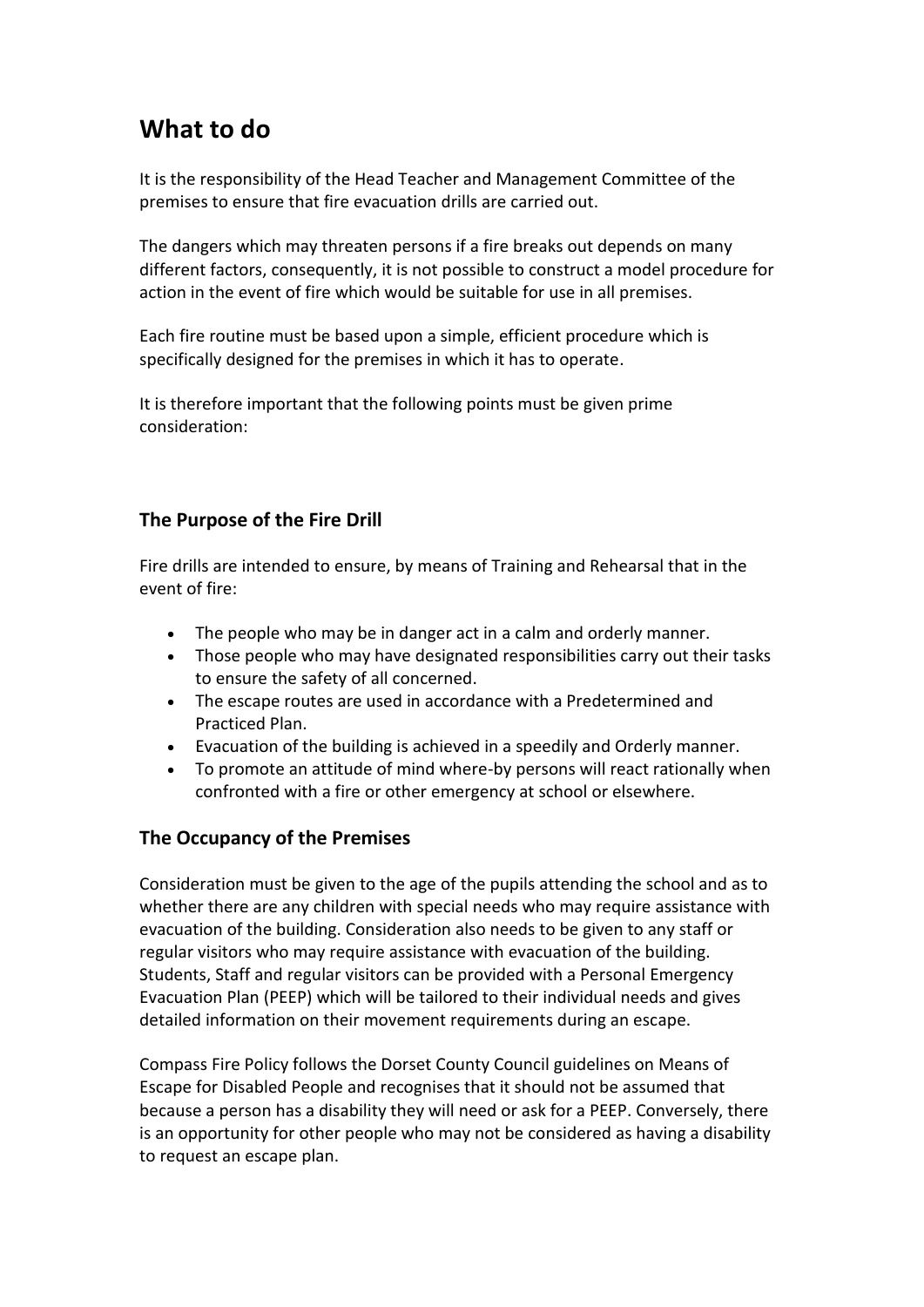#### **Fire Drill Routine**

A fire routine is based on a critical sequence of events, these being:

#### **Alarm Operation**

 Anyone discovering an outbreak of fire must, without hesitation, sound the alarm by operating the nearest fire alarm call point.

#### **Calling the Fire Service**

 All outbreaks of fire or any suspected fire, however small, should be reported immediately to the Fire Service by the quickest means available. This task could well be designated as the responsibility of the school admin team as a telephone will be readily available at that location.

#### **Evacuation**

- On hearing the fire alarm, pupils must be instructed to leave the building in single file and in a calm, orderly manner.
- The person in charge of each class, teacher or Instructor must indicate the exit route to be used and everyone must be directed to a Predetermined Assembly Point.
- Specific arrangements must be made for pupils, staff and regular visitors with physical or mental disabilities to ensure that they are assisted during evacuation following their PEEP.
- No running is to be permitted to avoid panic.
- Overtaking of individuals must not be permitted.
- Anyone who is not in class when the fire alarm sounds must go immediately to the assembly point.
- No one must be allowed to re-enter the building until told to do so by the Fire Service in attendance, **or**, in the case of a fire evacuation drill the senior person in charge.

#### **Assembly**

• The assembly point is along the MUGA fence facing the drive.

#### **Roll Call**

The HeadTeacher as Fire Officer has overall responsibility to ensure that a roll call is conducted in the event of evacuation of the premises; partial responsibility is delegated out to named staff members.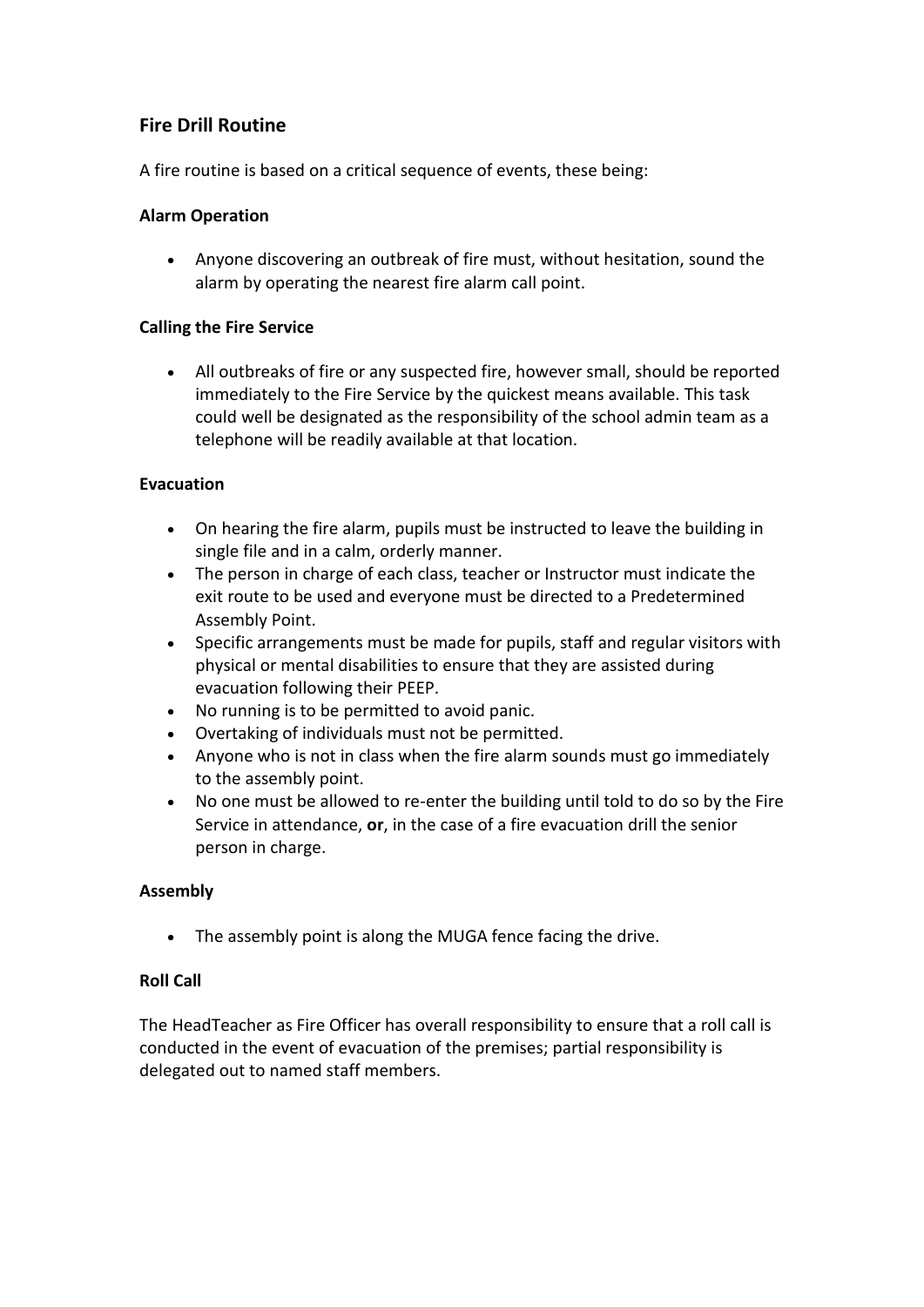#### **ALL Teaching Staff should**:

**Take their register to Assembly Point and ensure they have all their students from their Registation Group (if fire alarm is activated during morning registration, morning break or lunch) and their class register (if fire alarm is activated during lesson time or enrichment) – call the appropriate register to check no one remains in the premises**.

- Any visitors or contractors in the premises at that time must be included.
- The count at the assembly point must be checked with the attendance registers and visitors book to verify that everyone is out of the building.
- Morning and Afternoon general registers and visitors book should be held at a central point and must be brought to the assembly point when the alarm sounds.
- Each Year Group registration teacher (or teaching assistant if teacher absent) must report to the nominated person in charge of the evacuation procedure to verify that everyone in their registration group is accounted for or to inform him/her of the number of persons missing.

#### **Meeting the Service**

• The person in charge of the roll call must identify him/herself to the Fire Service on their arrival. In doing so vital information can be relayed to the Fire Officer which will dictate the necessary actions to be carried out by the Fire Service.

Typical information the Fire Service will want to know:

- Is everyone accounted for?
- If anyone is missing: How many? What is their usual location? Where were they last seen?
- Where is the fire? What is on fire? (It may not be apparent).
- Are there any hazardous substances involved in the fire or stored in the building? (I.e. Chemicals, Solvents, Liquefied Petroleum Gas or Acetylene Cylinders etc).

#### **Instruction, Training and Recording**

During the first week of term or as soon as practically possible thereafter, all new entrants being pupils, staff or support staff, should be conducted around the primary and secondary escape routes of the school. They should also receive instruction on the school fire evacuation routine.

All members of the staff shall receive instruction and training appropriate to their responsibilities in the event of any emergency.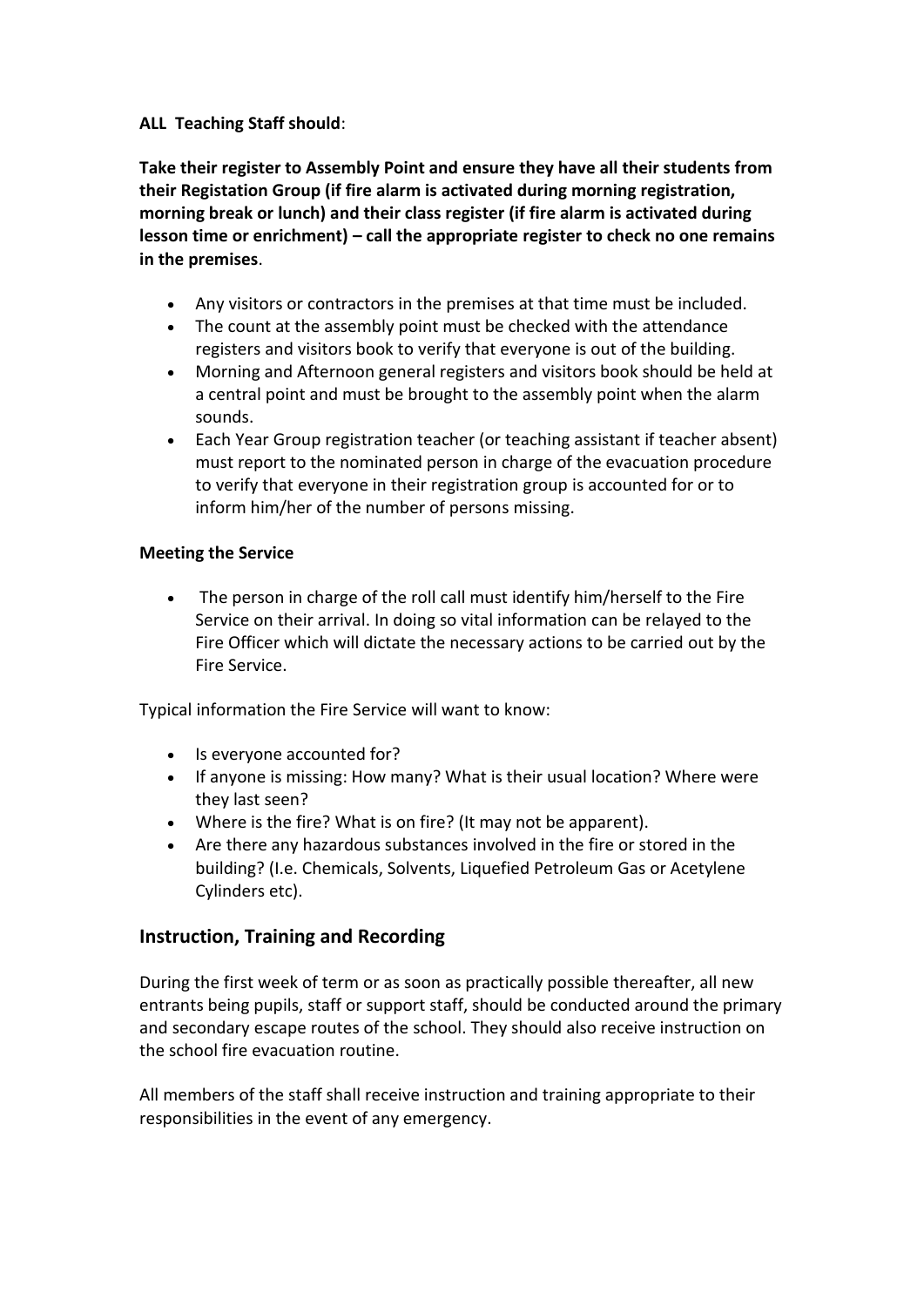All members of staff shall have access to FIRE PROCEDURE on the 'R' Drive under Safeguarding or on One Drive.

They shall receive verbal instructions given by a competent person in each 12 month period. Such instruction shall include details of how to call the Fire Service. In the case of newly engaged staff, instruction shall be given as soon as possible after appointment.

A record of the training and instructions given and fire drills held, shall be entered in the log book and will include the following:

- Date of the instruction or fire drill;
- Duration:
- Name of person giving the instruction;
- Names of persons receiving instruction;
- Nature of instruction or fire drill.

Fire drills, which may be combined with the instruction given above, shall be carried out at least once per term.

Each fire drill should be started by a pre-determined signal and the whole premises checked as if any evacuation was in progress.

Effective arrangements shall be made for a deputy or deputies to carry out the above duties in the absence of the nominated persons.

In smaller premises one specific person shall be made responsible for organising staff training and for co-coordinating the actions of the staff in the event of fire. Effective arrangements shall be made for a nominated deputy to be available to carry out the above duties.

#### **Lockdown**

For safety reasons, the fire alarm will not override the lockdown system during lockdown. All staff have an override key for the fire doors and will receive instruction via the tannoy or in person from SLT members should there be a genuine need to evacuate the building due to fire.

#### **Frequency of Fire Evacuation Drills**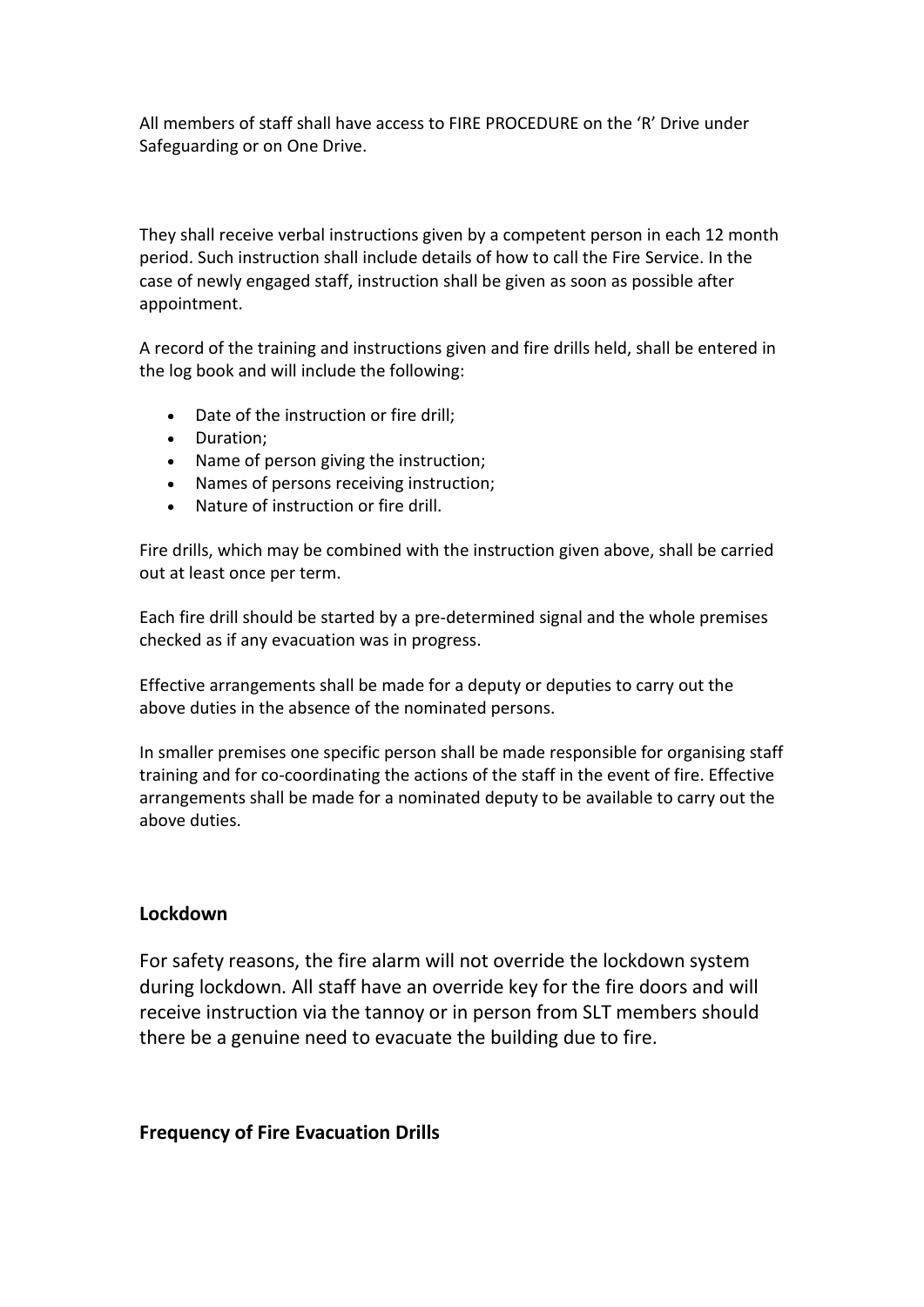Fire evacuation drills should be held at least once per term, preferably at the commencement of each term.

#### **Supplementary Notes**

#### **Notices**

Each fire alarm point shall, where necessary, be clearly indicated **"Fire Alarm"** in accordance with the Health and Safety (Safety Signs and Signals) Regulations followed by the appropriate operating instructions.

A notice should be displayed adjacent to the telephone or switchboard giving clear instructions for calling the Fire Service in case of fire.

Notices should be displayed for staff detailing their actions in an emergency in conspicuous positions i.e. staff room and classrooms.

#### **Firefighting**

Any attempt to fight the fire must always be secondary to life safety.

Circumstances will clearly dictate whether firefighting should be attempted**. This would normally only be attempted if both the primary and secondary route of escape is blocked by fire.**

Any attempt to fight the fire must be based upon the type and degree of training received in the use of firefighting equipment employed in the premises.

Regular fire drills will ensure that the evacuation procedure applying to a premises meets its aim satisfactorily and will highlight any area of the procedure which may need to be reviewed. Staff or students with a PEEP or any other staff or student with reduced mobility or sensory skills will not need to practice the evacuation of the building during every fire drill or false alarm. They will be informed as soon as possible when fire drills are taking place or if the alarm is false. However, escape plans should be practised on a regular basis and at least every six months.

#### **Multi Building Sites**

In the event of an alarm actuation, a procedure should be established whereby contact is made to the other buildings on site either by telephone, walkie talkie, tannoy system or designated person.

Once contact has been made, evacuation of the other buildings will be determined by the Headteacher (by operating the fire alarm, tannoy message or personally with each class).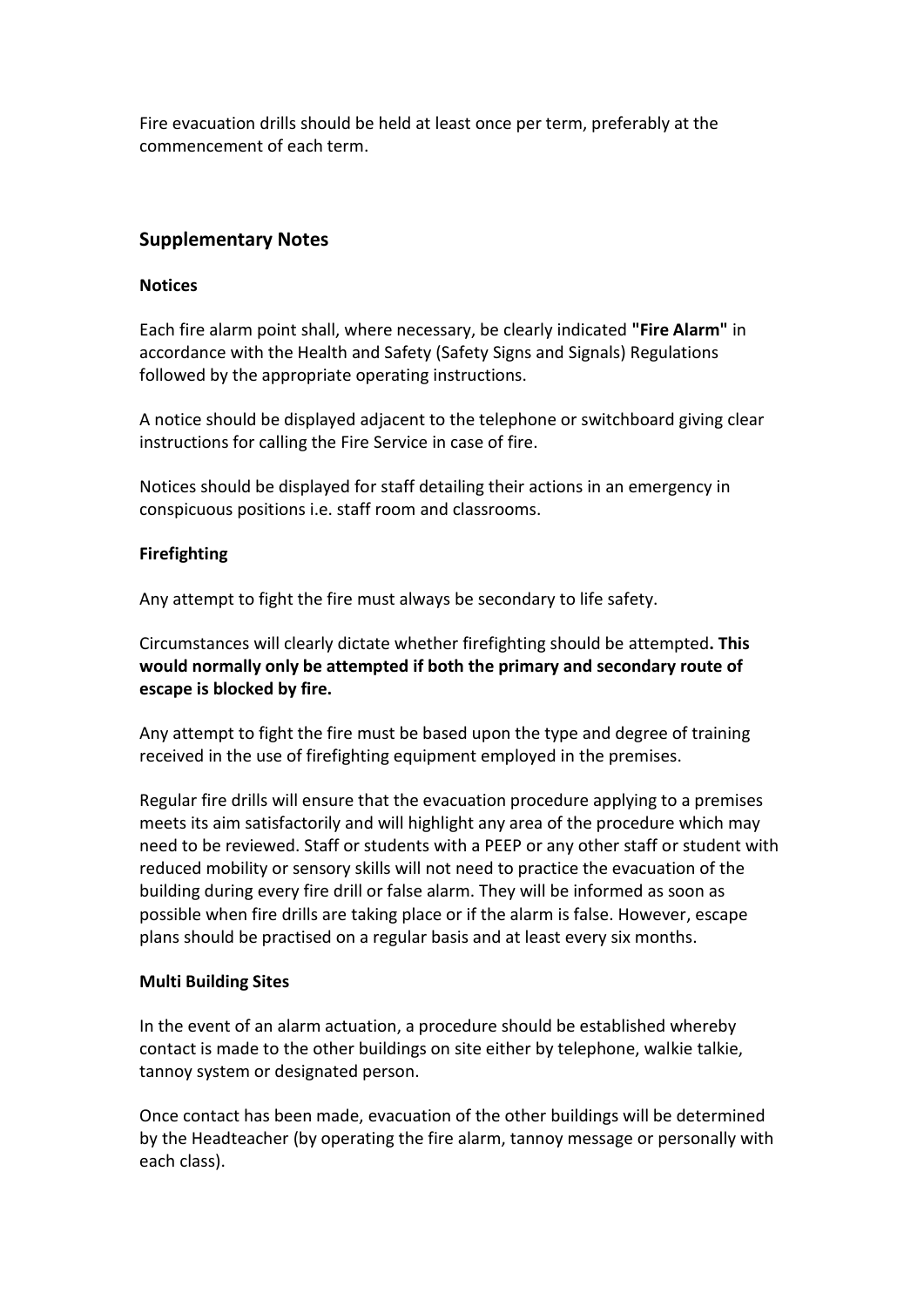**This delegate's responsibility to members of staff to quickly search all rooms including toilets and to report to the designated responsible persons that their area is "clear".** 

#### **Notice 1**

#### **Fire Instruction students and/or visitors to Compass**

#### **Fire Notice**

#### **Any Person Discovering A Fire Must:**

- Operate The Nearest Fire Alarm.
- (The Fire Service Will Be Called Immediately By Dialling "999" Using The Nearest Telephone). Headteacher, School Business Manager or Office staff will call.

#### **On Hearing the Fire Signal:**

- When In Class The Order To Evacuate Will Be Given By Your Teacher, Who Will Indicate The Route To Be Followed.
- When Not In Class Form Single File And Move By The Most Direct Route To The Place Of Assembly.
- At All Times Act Quietly And Calmly.
- Do Not Stop To Collect Your Personal Belongings.
- Do Not Attempt To Pass Others On Your Way To The Place Of Assembly

The Place of Assembly is the Fire Assembly point on the left hand side of the drive by the MUGA fence. Numbers at the Assembly point indicate where each Year group should line up. **Visitors** and all non-teaching staff should gather at **point 7**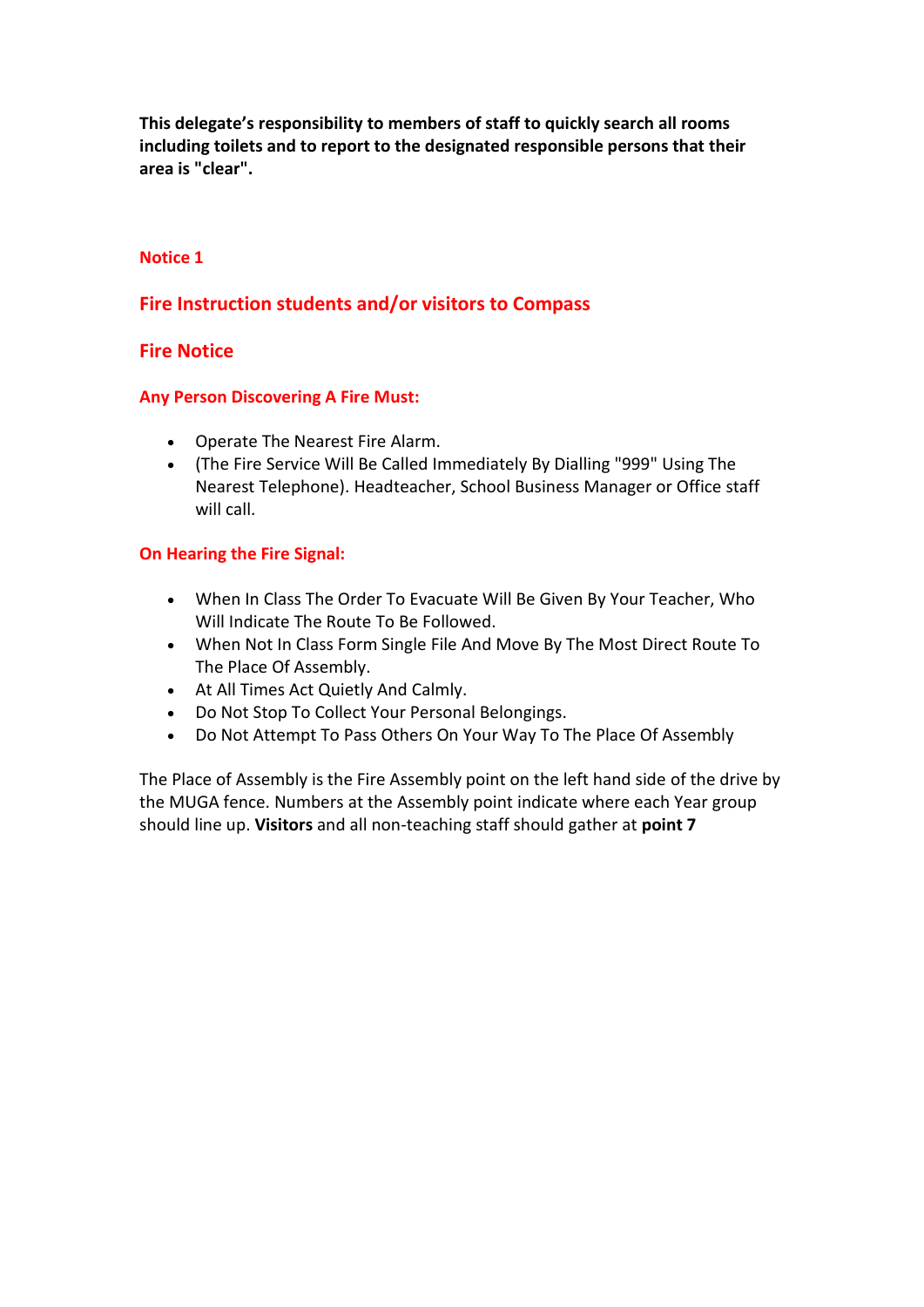#### **Notice 2**

#### **Instructions for Person Responsible For Calling the Fire Service**

#### **On Hearing the Fire Alarm**

Call the Fire Service by Exchange Telephone

Dial "999"

Give the Operator Your Telephone Number and Ask For

"**Fire Service**", When the Fire Service Replies

Give The Call Distinctly:

Fire At: Compass PRU, 307a Chickerell Road, Weymouth DT4 0QU

At the top of the driveway facing the junction with Abbotsbury Road and adjacent to the Admiral Hardy public House.

Do Not Assume That the Call Has Been Received Until

It Has Been Acknowledged By the Fire Service

**Note:** If Informed Of Any Outbreak of Fire by Word Of Mouth, First Operate the Fire Alarm

And Then Call The Fire Service As Above.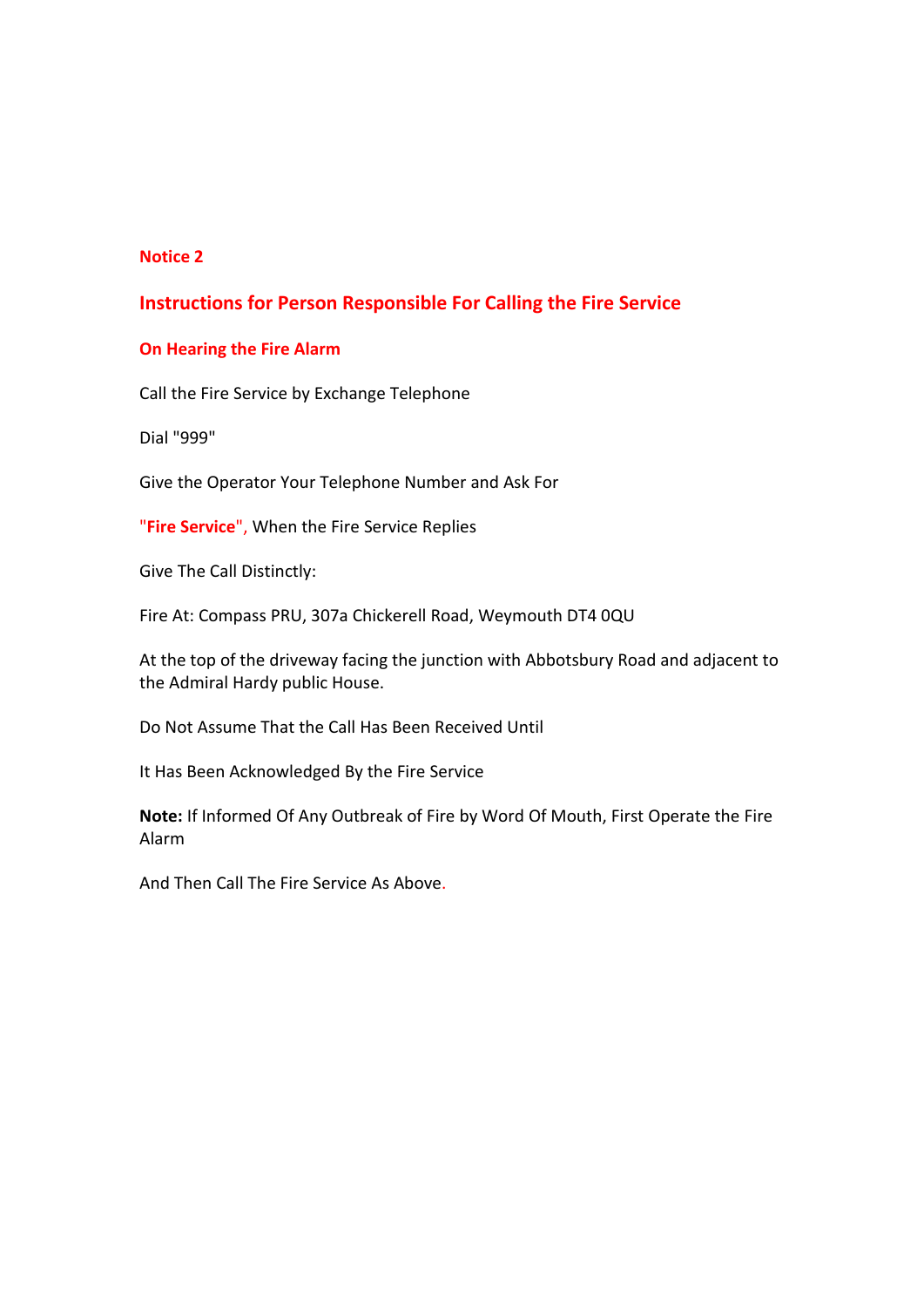#### **Notice 3**

#### **Instructions to All Staff In Case Of Fire**

In The Event Of Fire It Is The First Duty Of All Concerned To Prevent Injury Or Loss Of Life. For This Purpose You Should Make Certain That You Are Familiar With All Means Of Escape In Case Of Fire.

Since There May Be An Opportunity In The Event Of Fire, For You To Attack It With The Nearest Fire Extinguisher, You Should Also Be Familiar With How To Use Them. The first priority is to evacuate all students and staff and use of the fire extinguishers **should only be used if your fire exit route is compromised by fire and there is no other alternative means of escape.** 

As the Compass Learning Centre uses four buildings, main Compass Building, the Hub, the Elms and the bungalow, each building has its own fire alarm and in the first instance the alarm should only be activated in the building where fire/smoke has been discovered. A member of staff using either walkie- talkie, the tannoy system or in person will instruct those in the other buildings whether there is a need for them to evacuate the building.

Immediately You Discover A Fire Or One Is Reported To You, You Should:

**Sound the Alarm – If you are working in the bungalow, Elms or Hub you should also immediately contact the admin office to notify them of fire. This can be done by walkie-talkie, mobile or sending another member of staff to the office.**

**For the main Compass Building the following people are responsible for:-**

**Headteacher (Fire Marshall)**should check the Hall, Staff Male toilet and Students boys' toilet. Headteacher is responsible for checking whole building with the SBM and receiving instruction from Deputy Headteacher of persons missing.

**SBM/Data Manager** is responsible for ensuring that the Fire Service Is called immediately on the sounding of the Fire Alarm. Immediately The Fire Alarm Sounds You Should Assist All Pupils To Leave The Building. Will check building with the Headteacher.

**Attendance Officer / Receptionist** is responsible for taking walkie-talkie and student signing out log, visitor log and staff signing in sheet, to the Assembly Point.

**Teaching staff** are responsible for bringing their register to Assembly Point and ensure they have all their students from their Registation Group (if fire alarm is activated during morning registration, morning break or lunch) and their class register (if fire alarm is activated during lesson time or enrichment) – call the appropriate register to check no one remains in the premises. **They should report**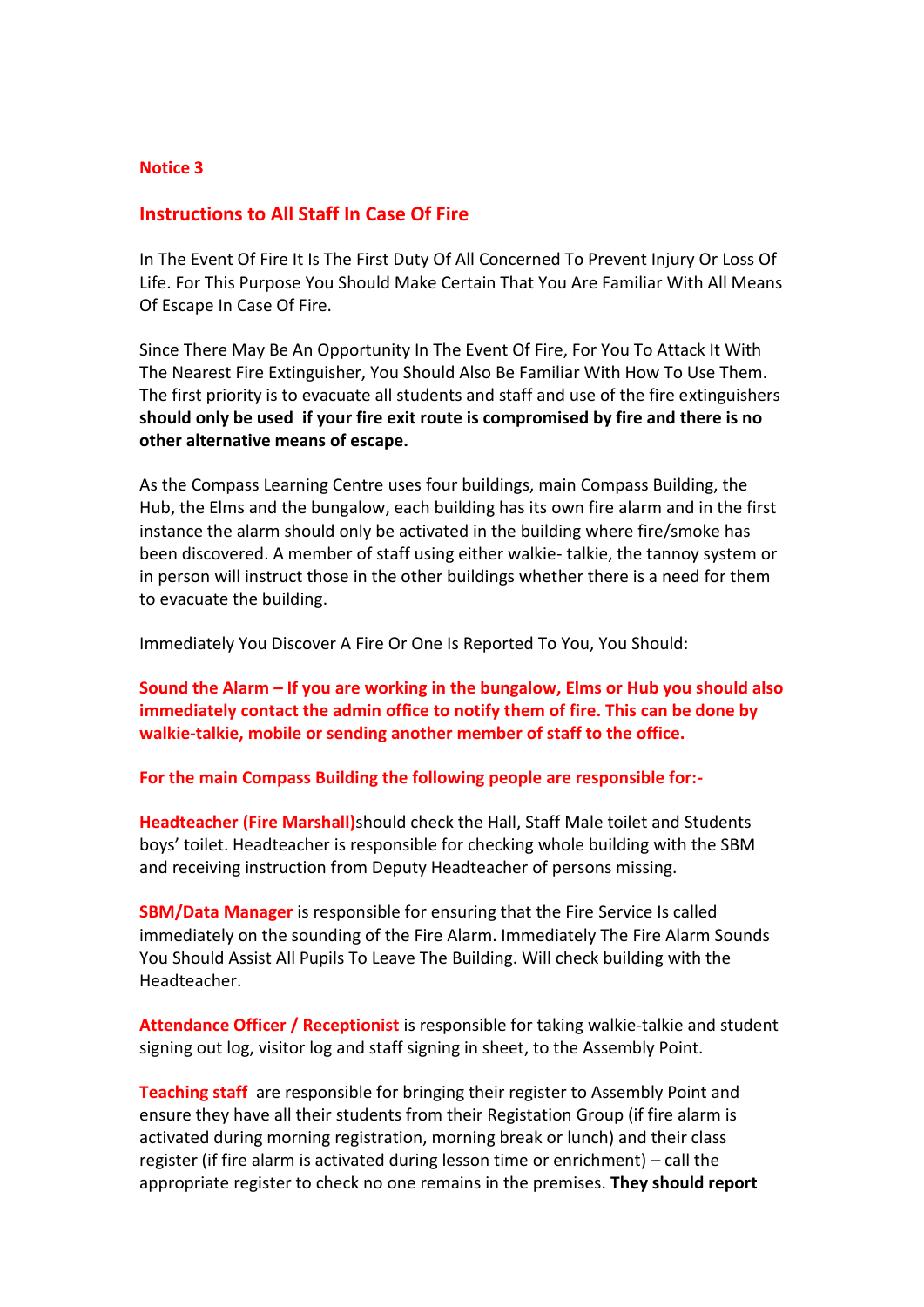**missing students to the Deputy Head Teacher or person acting in this role if Deputy Headteacher is absent.** Missing students should not include those students who are timetabled to be offsite on day of evacuation (ie; college courses, Silvertree etc)

Close windows in their classroom and shut the door on exit.

Ensure they are the last person from their class to leave the premises.

**Finance Officer /Data Manager** responsible for checking visitor reception, student reception and photocopying room. Admin person to be responsible for taking tannoy and emergency bag including a laptop pre-loaded with student contact details to the Assembly Point. In the event of Attendance Officer/Receptionist not being in attendance any admin staff should take all signing in books to Assembly point. At the Assembly Point telephone or physically alert our neighbours on the site.

**SBM** is responsible for taking mobile phone and call the fire Service. SBM will also deputise for Headteacher.

**Assistant Headteacher** should check, Female student's toilet, disabled toilet and staff ladies toilet and exit by fire doors. In absence of Deputy Headteacher, take control of Fire Assembly point and report missing persons to Headteacher.

**Deputy Headteacher(Fire Marshall)** is responsible for taking control of Fire Assembly Point and reporting missing persons to Headteacher by walkie-talkie.

**Instructor - Catering** should check kitchen is clear, turn off gas on the way out of the building.

**KS3 – Year 7 and 8** the teachers working with Year 7 and 8 at time of fire alarm sounding, one will be responsible for checking the toilet and that all areas are clear whilst the other teacher escorts the children to the Assembly Point.

**Hub, Elms and Bungalow –** all staff working in the Hub, Elms or Bungalow either on own or with students will be responsible for evacuating these buildings when instructed to do so or alarm is activated in the building. They should report to the attendance officer at the assembly point.

**Headteacher – on receiving report of fire in Hub, Elms or Bungalow building will determine if full evacuation of all buildings needs to take place and will notify members of staff through a message via walkie- talkie or the tannoy system., or arranging activation of fire alarms in all buildings.**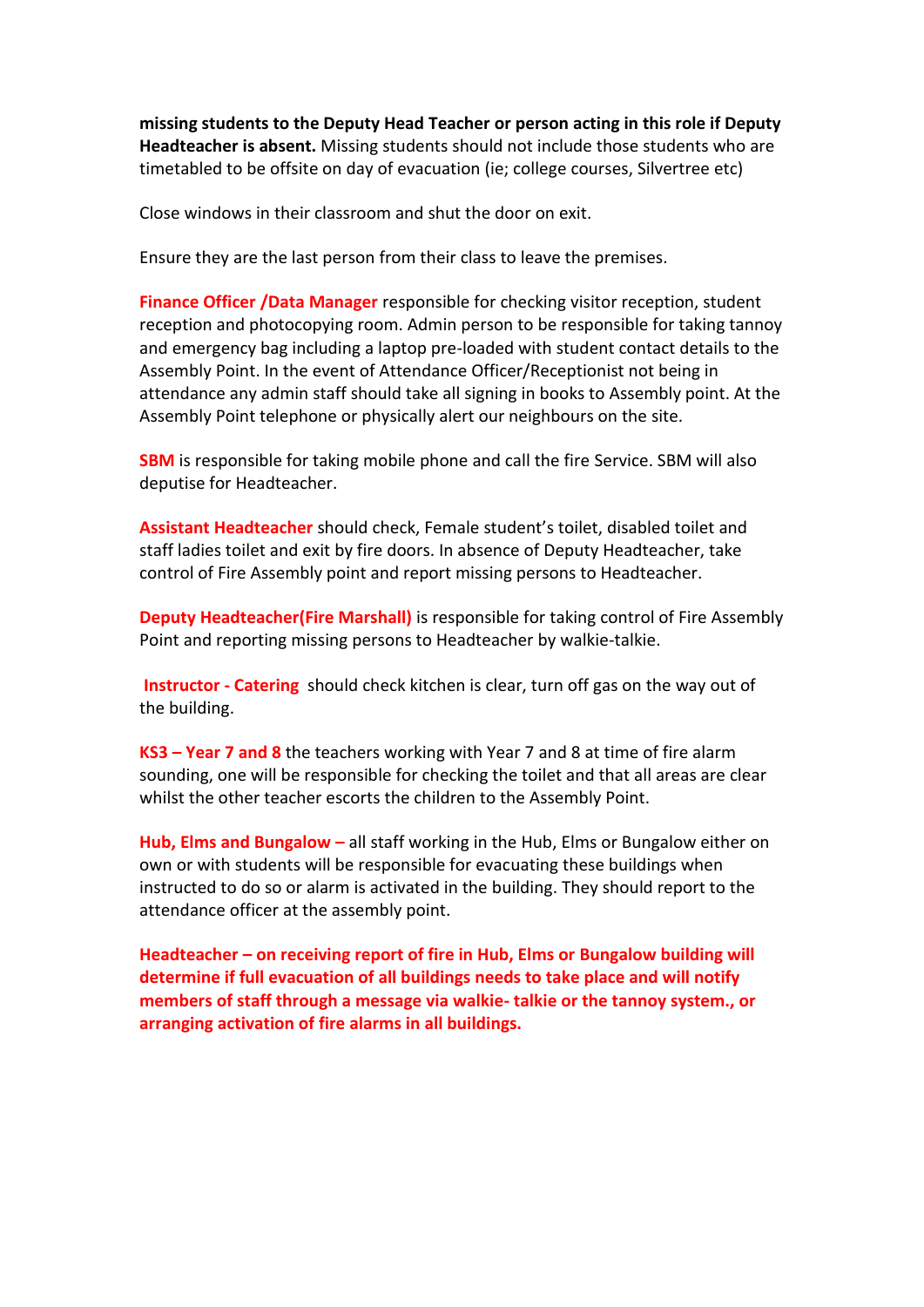**REMEMBER** you all have a responsibility to keep safe.

If you become aware of a fire or smoke within the building – raise the alarm, and evacuate following procedure – advising a senior member of staff of the location as soon as possible

On Arrival at the Assembly Point Which Is along the MUGA fence facing the drive

A Roll Call Should Be Taken By: Attendance Officer / Data Manager - Staff Finance Officer / Data Manager – Visitors

Depending on time of fire alarm, teaching staff must take the register for the students they are responsible for (see previous page).

SBM / Headteacher will Be Responsible for Informing The Fire Service Of Persons Not Accounted For.

Please find attached:

*Appendix 1 Means of Escape for Disabled People DCC Policy adopted*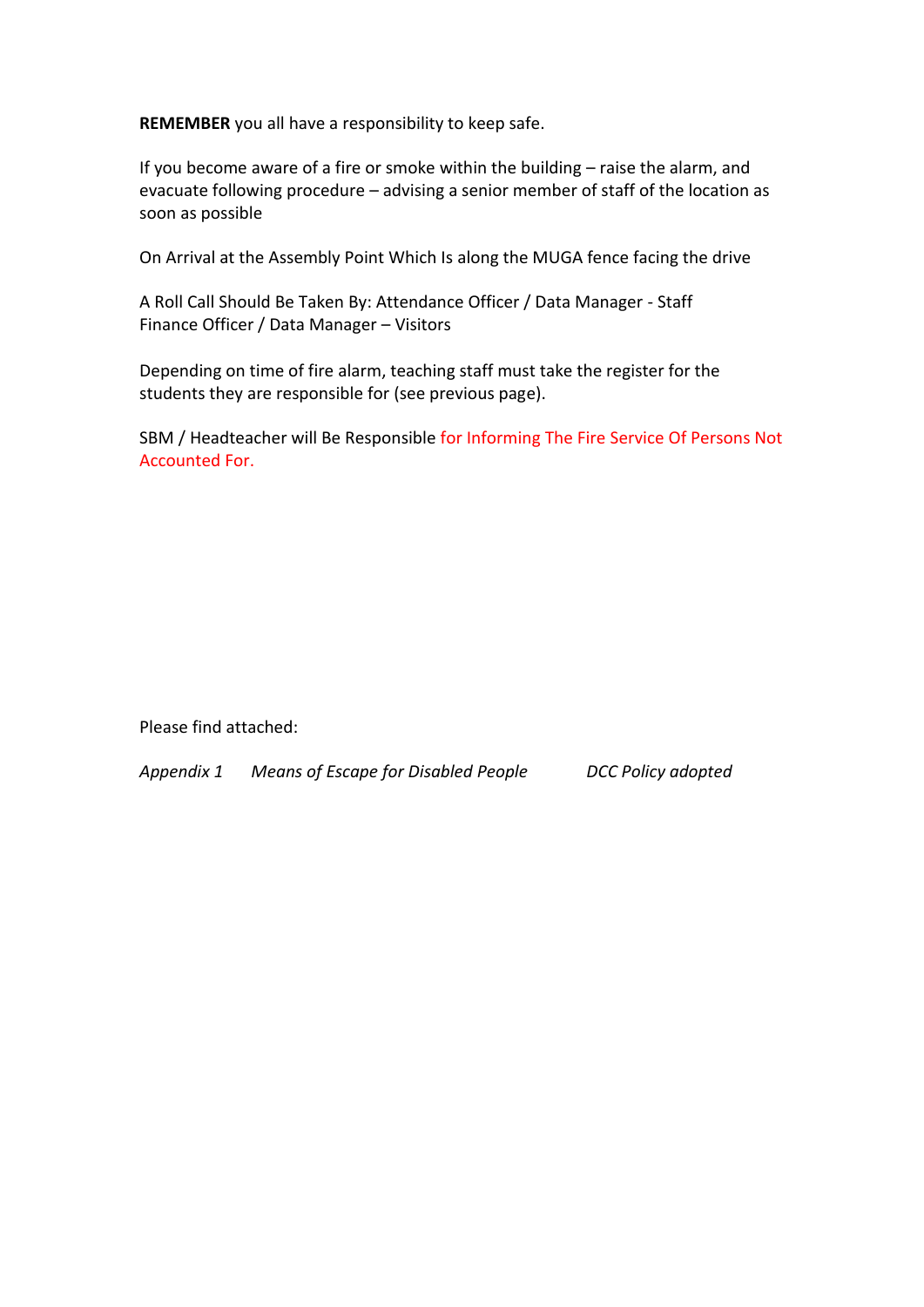### **Staff Assigned to Roles 2021-2022**

| <b>Assistant Headteacher</b> | <b>Rebecca Hubbard (Becky)</b>                                                             |
|------------------------------|--------------------------------------------------------------------------------------------|
| <b>Attendance Officer</b>    | <b>Jodie Caswell</b>                                                                       |
| Data Manager/HR              | <b>Michelle Nokes</b>                                                                      |
| <b>Deputy Headteacher</b>    | <b>Mark Fisher (Rebecca Hubbard, Stuart</b><br><b>Gosney or Tracey Hodder to deputise)</b> |
| <b>Finance Officer</b>       | <b>Helen Lancaster</b>                                                                     |
| <b>Headteacher</b>           | Alison Glazier (Kerry Taylor to deputise)                                                  |
| <b>Instructor Catering</b>   | Janet Harris,                                                                              |
| <b>SBM</b>                   | Kerry Taylor, (Sue Walker to deputise)                                                     |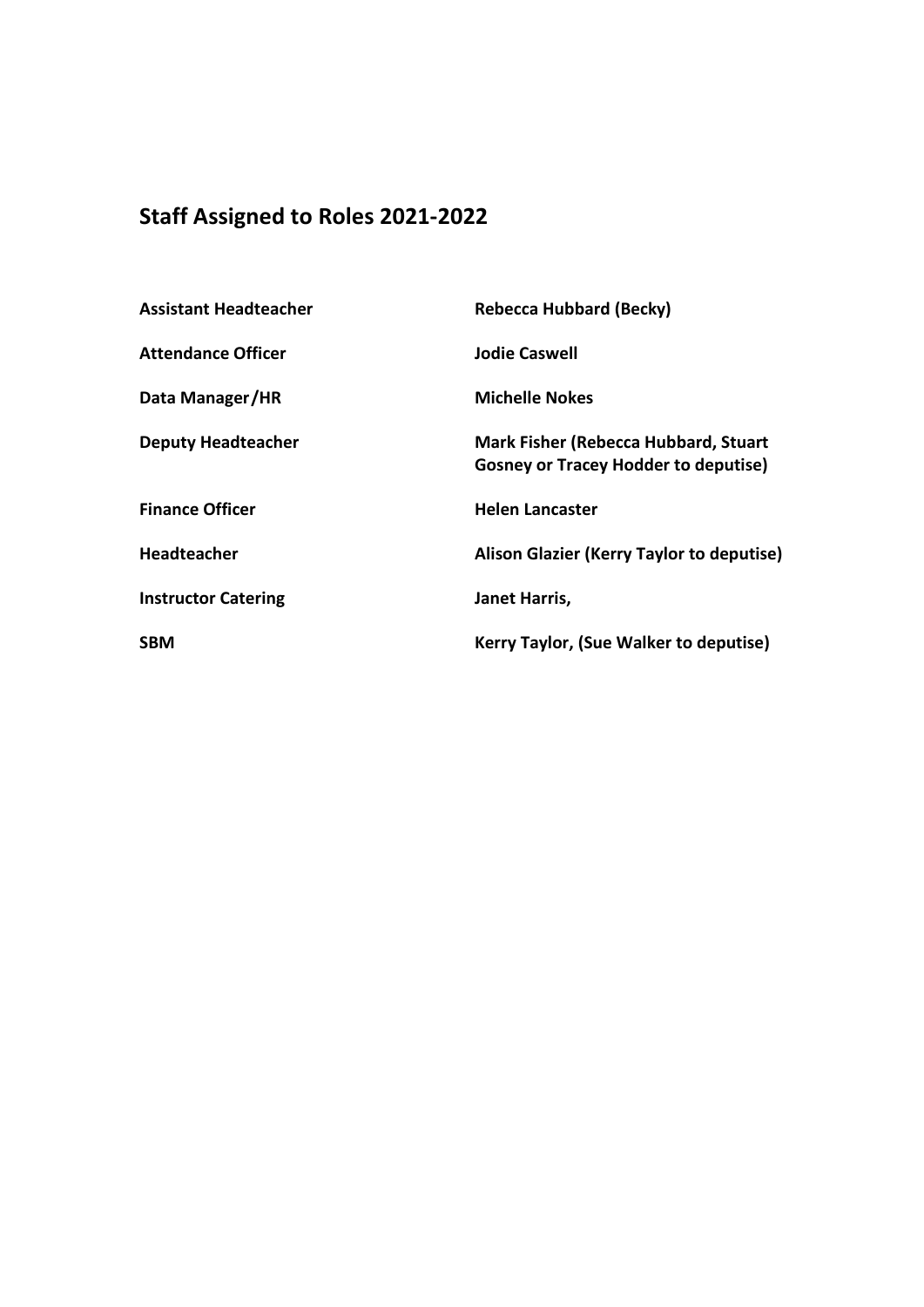## **Means of Escape for Disabled People**

**Dorset County Council Human Resources and Exchequer Services Health and Safety Team September 2008 Executive Summary**

Recent changes to fire safety legislation means that organisations such as the Council must take primary responsibility for ensuring that all people, including disabled people, can leave our buildings safely in the event of a fire.

Previous arrangements for safe evacuation of disabled people have relied on the Fire and Rescue Service playing a lead role in the rescue of staff and visitors from designated refuge areas. This reliance is no longer an option under the revised legislation and the onus is on a 'responsible person' to provide a fire risk assessment that includes a plan for evacuation of all staff and visitors.

Disabled staff and/or visitors using our buildings must be involved in discussions about what their concerns and/or actual capabilities would be in the event of a real fire. The outcome of which will form an action plan for each disabled person that should then be shared with all relevant parties.

It should not automatically be assumed that disabled people cannot leave the building independently, therefore not all apparent disabled people will require an assisted escape plan.

However, it is vital that we discuss these issues with disabled people to ensure the Council does not discriminate or fail to meet with legal fire safety requirements.

Further detail of the process and options available is included in the policy which will be subject to regular monitoring of it's effectiveness and reviewed in line with the Council's commitment to continuous improvement.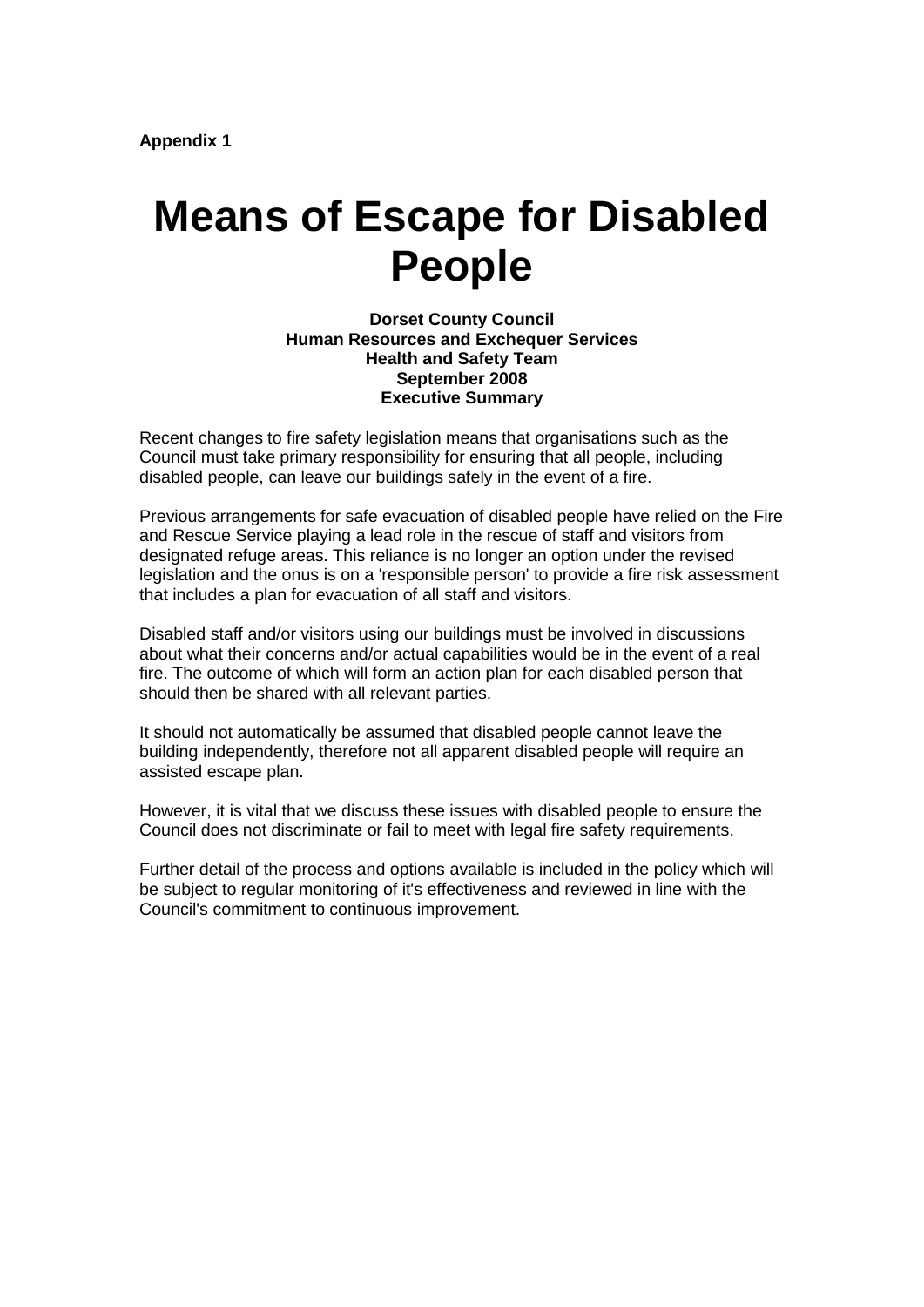This procedure has been produced from supplementary guidance issued by the Department for Communities and Local Government.

Full details can be found at www.firesafetyguides.communities.gov.uk

#### **1. Legal overview**

- 1.1 Under current fire safety legislation it is the person(s) having responsibility for the building who is required to provide a fire safety risk assessment that includes an emergency evacuation plan for all people likely to be in the premises, including disabled people. The 'responsible person' also must give details of how that plan will be implemented.
- 1.2 Such an evacuation plan should not rely upon the intervention of the Fire and Rescue Service to make it work. This could present a particular problem in multi-occupancy buildings when the different escape plans and strategies need to be co-ordinated from a central point.
- 1.3 The Disability Discrimination Act 1995 (DDA) does not make any change to these requirements: it underpins the current fire safety legislation in England and Wales (the Regulatory Reform (Fire Safety) Order 2005 ) by requiring that employers or organisations providing services to the public take responsibility for ensuring that all people, including disabled people, can leave the building safely in the event of a fire.
- 1.4 Where an employer or a service provider does not make provision for the safe evacuation of disabled people from its premises, this may be viewed as discrimination. It may also constitute a failure to comply with the requirements of the fire safety legislation mentioned above.

#### **2. Management practice**

- 2.1 The DDA requires organisations to review their policies, practices and procedures in order to ensure that they do not discriminate against disabled people, and attention is focused on getting into premises. However, if we are going to enable disabled people to fully use our buildings, we also need to enable them to leave safely.
- 2.2 It is important that both managers and disabled people understand that planning for means of escape is about planning for exceptional circumstances (i.e. not an everyday event). When writing escape plans that include disabled people, there is sometimes a tendency to overplay the safety issue to the detriment of the independence and dignity of disabled people. The purpose of this guidance is to provide Managers/Headteachers with clear information so that they are able to deal with these issues in a practical, equality-based manner.
- 2.3 It should also be remembered that what a disabled person is prepared to do in exceptional circumstances may differ significantly from what they can reasonably manage in their everyday activities. Escape plans for disabled people should be prepared with the view that what is required is for 'the real thing'. The level of effort required of a disabled person may not be acceptable for a practice, false alarm or in everyday activities. The procedures put in place should take account of this and allow for simulation in the case of fire drills or other emergency evacuation practices.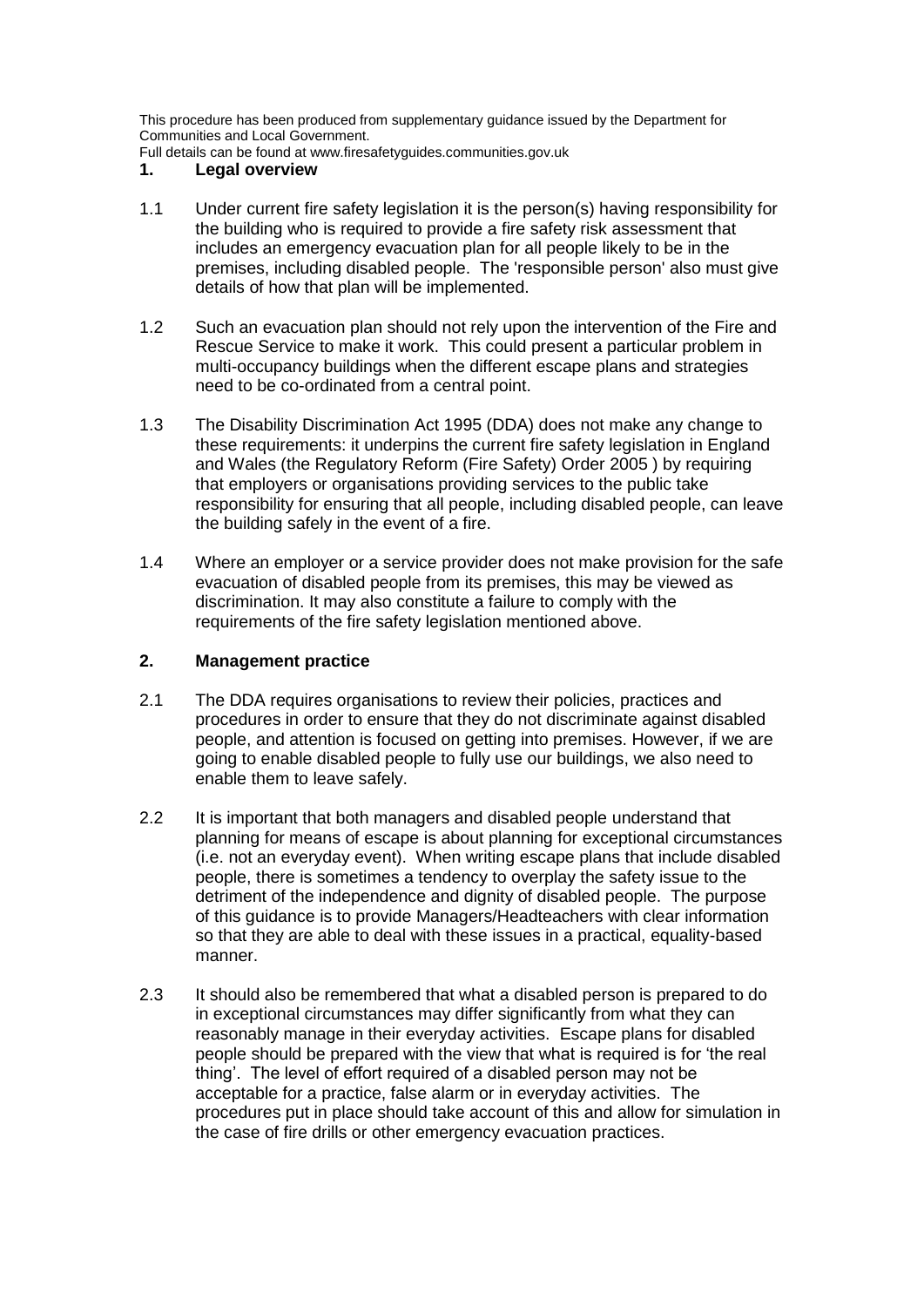#### **3. Evacuation plans for occasional visitors**

- 3.1 It is understood by most people that when a fire alarm is activated they must all leave the building by the nearest exit, as quickly as possible, and reach a place of ultimate safety. The management of the building or workplace is required to keep escape routes clear and free from obstruction and to ensure that exits are readily available for use. However, everyone using a building for whatever purpose should also take some responsibility for their own safety wherever possible.
- 3.2 This responsibility also applies to disabled visitors, therefore disabled people can be expected to identify themselves so that they are informed of the availability of a choice of evacuation plan and co-operate by giving any information necessary for the safe execution of the plan.
- 3.3 Visitors to the building are unlikely to spend time alone. Rather than provide a focused escape plan for each individual person, a philosophy should be adopted that gives staff the responsibility of ensuring that their visitors leave the building safely, whether or not they have a disability. This would be preferable to providing extensive and possibly unappreciated escape training for the casual visitor
- 3.4 An example of the sort of information that could be displayed and/or handed to occasional visitors on arrival in our buildings is attached at Appendix 1. Where establishments have existing fire safety information, staff should ensure it includes guidance for visitors who may need assistance due to a disability.

#### **4. Personal Emergency Evacuation Plans (PEEPs) for employees and regular visitors**

- 4.1 Where staff and regular visitors to a building require assistance with evacuation, they can be provided with a Personal Emergency Evacuation Plan (PEEP) which must be tailored to their individual needs and gives detailed information on their movement requirements during an escape. It is also possible that there may be some need for minor building or workplace change to facilitate their escape and to reduce the need for personal assistance.
- 4.2 It should not be assumed that because a person has a disability they will need or ask for a PEEP. Some will be confident that they can get out of the building unaided. Conversely, there should also be an opportunity for other people who may not be considered as having a disability to request an escape plan. All staff in a building should be given the opportunity to have a confidential discussion about their escape requirements and be clear that, if they need help, it will be provided. The service provider should adopt an approach that enables people to ask for a plan, when needed, without them feeling that it will affect the provision of that service to them in any other way.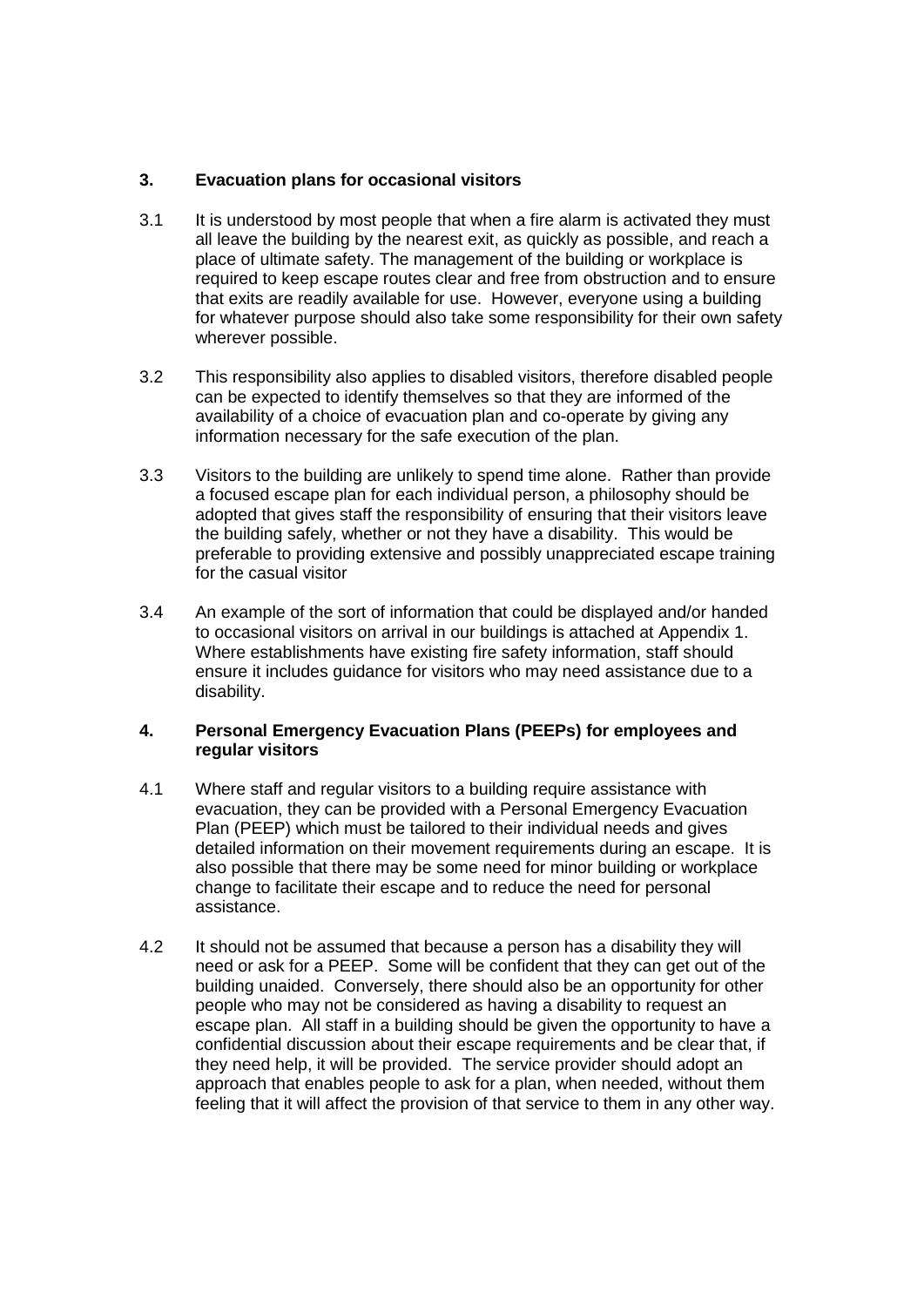#### **5. Reducing unnecessary escapes**

- 5.1 Some disabled people are put at greater risk when carry-down procedures (see 7.6) of any kind are used. It is therefore necessary for the evacuation policy to include a method of reducing or removing the need to escape for a false alarm. It is likely that many more disabled people will be willing to facilitate their own escape when they know that this is not going to be a requirement of them during a practice or for a false alarm.
- 5.2 Good communication with disabled people about the fire or emergency evacuation process is vital to ensure its success and to reduce the need for emergency escapes except in exceptional circumstances.

#### **6. Interviewing employees and regular visitors**

- 6.1 An interview should be organised with each disabled employee and regular visitor to establish a suitable evacuation plan (PEEP). There is a questionnaire at Appendix 2 that can be used as a guide for the interview, but individual people may want to have more information recorded and considered as part of the process.
- 6.2 It should not be automatically assumed that a disabled person cannot leave the building independently. It is vital that disabled people are consulted about their evacuation plan. They should be given information about the building systems and their opinions and experience should be both sought and respected.
- 6.3 The matrix at Appendix 3 gives some options that **may** be suitable for disabled people. This should be used alongside the information that is provided from the questionnaire. The two can be matched together to form an individual evacuation plan.
- 6.4 Most disabled people are likely to have a very clear idea of what it will take to get out of the building. In some instances, the person will be able to facilitate their own escape if suitable aids and adaptations have been provided.
- 6.5 It should be made clear to disabled people (while working with them to develop a suitable plan) that the circumstances of escape are considered to be exceptional. That means solutions that may not be appropriate in most circumstances could be used, such as allowing a disabled person to move down the stairs on their bottom. It would not be acceptable for them to do this in any other circumstances.
- 6.6 Not all people who have an apparent disability will require an assisted escape plan.
- 6.7 All staff should be given the opportunity to discuss emergency evacuation as part of their induction. The reason for this is that some people may have difficulty in evacuation situations that they would not have normally, e.g. people who have asthma may be affected in smoky conditions caused by a fire, or people might be affected by the stress of an emergency situation.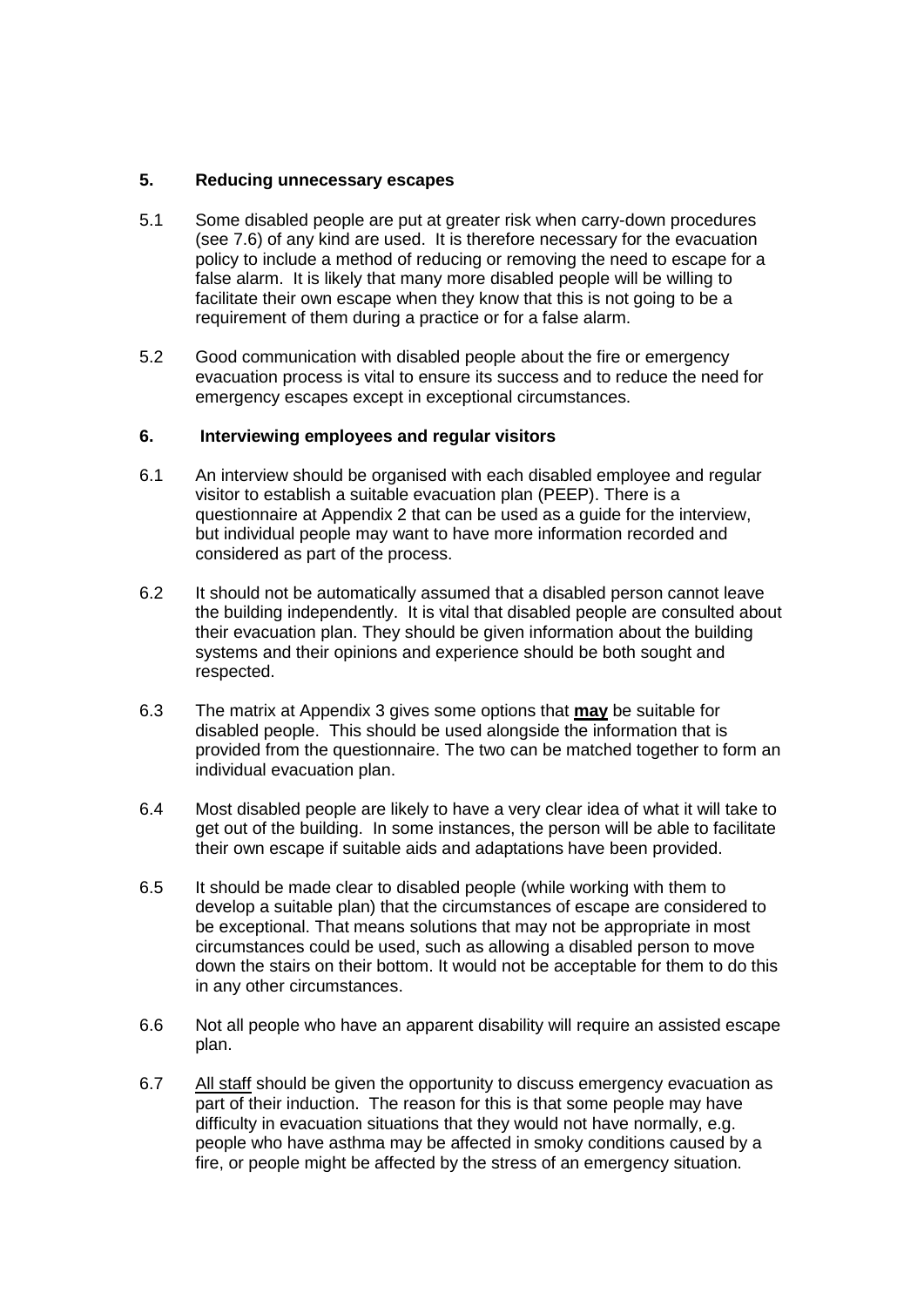#### **7. Mobility impaired people**

- 7.1 There is a vast range of people who fit into this category. Issues relating to this group of people may also be relevant for people who have heart disease, asthma or other medical conditions.
- 7.2 It should also be remembered that escape from the building within two to three minutes may not be possible for this group of people.
- 7.3 The level of fire protection available and identification of elements such as compartmentation and fire alarm zoning within the building will help buy the time required for disabled people to either facilitate their own escape or leave with assistance.

#### **Wheelchair users**

- 7.4 This group of people is considered most at risk in terms of escape. However, in some instances, a person who frequently uses a wheelchair may be able to walk slightly and therefore be able to assist with their own escape or even facilitate independent escape. It is essential that the disabled person is asked the relevant questions tactfully and in a way that produces the best escape plan.
- 7.5 Assumptions should not be made about the abilities of wheelchair users and they should not be excluded from a building because of concerns about their ability to leave the building safely.

#### **Carry-down procedures**

- 7.6 Disabled people may not feel confident using these chairs and it is not always possible for wheelchair users to transfer into an evacuation chair or to maintain a sitting position once seated in one. Therefore, evacuation chairs should not be considered as an automatic solution to the escape requirements of wheelchair users.
- 7.7 It is unlikely that an evacuation chair will be effective unless both the user and the operator are well trained and familiar with the piece of equipment. Regular practices should take place. In most instances, these may not need to include the disabled person, although some may wish to practice being moved in the evacuation chair. Using an evacuation chair may put the disabled person at risk of injury, so it is best to limit their use by disabled people to a real evacuation situation.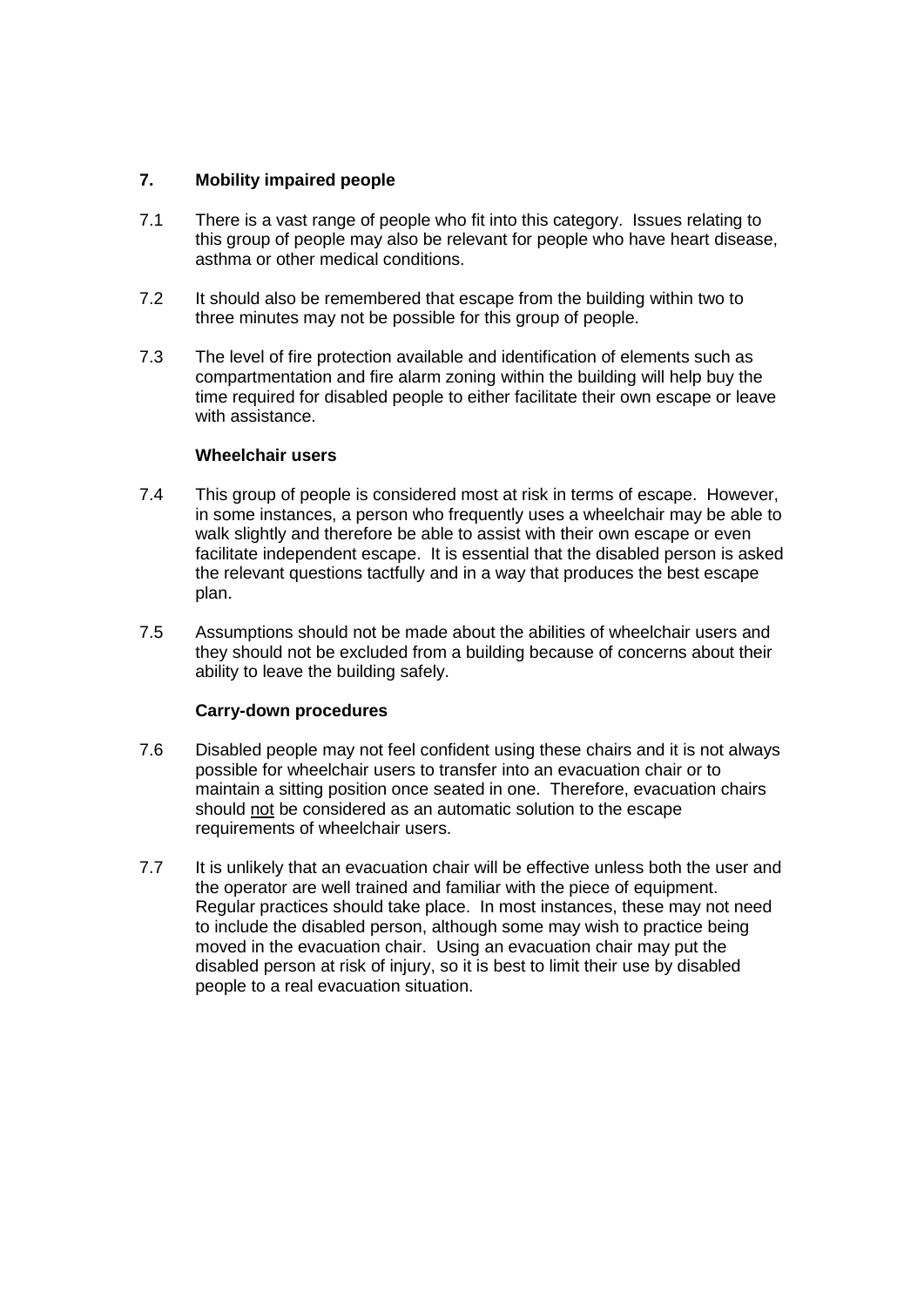#### **The interview**

- 7.8 When writing a PEEP (see 4) with someone who has a mobility impairment, or who uses either an electrically or manually powered wheelchair, the following information should be discussed:
	- Which routes have handrails provided;
	- How far the distance of travel is on particular routes;
	- The provision of evacuation chairs;
	- Which staircases are provided with handrails and what side of the stair they are situated on;
	- How far can you walk unaided?
	- Can you slide down the stairs?
	- How many flights can you manage?
	- Would this be increased if assistance were made available?
	- How many times might you need to stop to rest?
- 7.9 Once this process has taken place, some people will decide that they can facilitate their own escape using the systems within the building. Others will decide that they require assistance from one or more people.

#### **8. Hearing impaired people**

- 8.1 Hearing impaired and deaf people need to know that there is an escape in progress. Where only an audible fire alarm system is present, they may not be able to hear the alarm or any additional information.
- 8.2 The preferred options to alert hearing impaired people that an emergency exists and an evacuation is about to occur are the use of flashing beacons installed as part of the fire alarm system and/or the use of a paging system.
- 8.3 Other systems exist whereby a colleague or 'buddy' is assigned to a person with a hearing impairment to ensure they are made aware of the emergency and relevant action to take.

#### **9. Visually impaired people**

- 9.1 People who are visually impaired are helped to escape by the provision of good signage and other orientation clues. It should be noted that many visually impaired people have some sight and that they will be able to use this during the escape in order to make their own way out of the building as part of a crowd.
- 9.2 Use can be made of existing elements within the building that might help visually impaired people to facilitate their own evacuation. These may be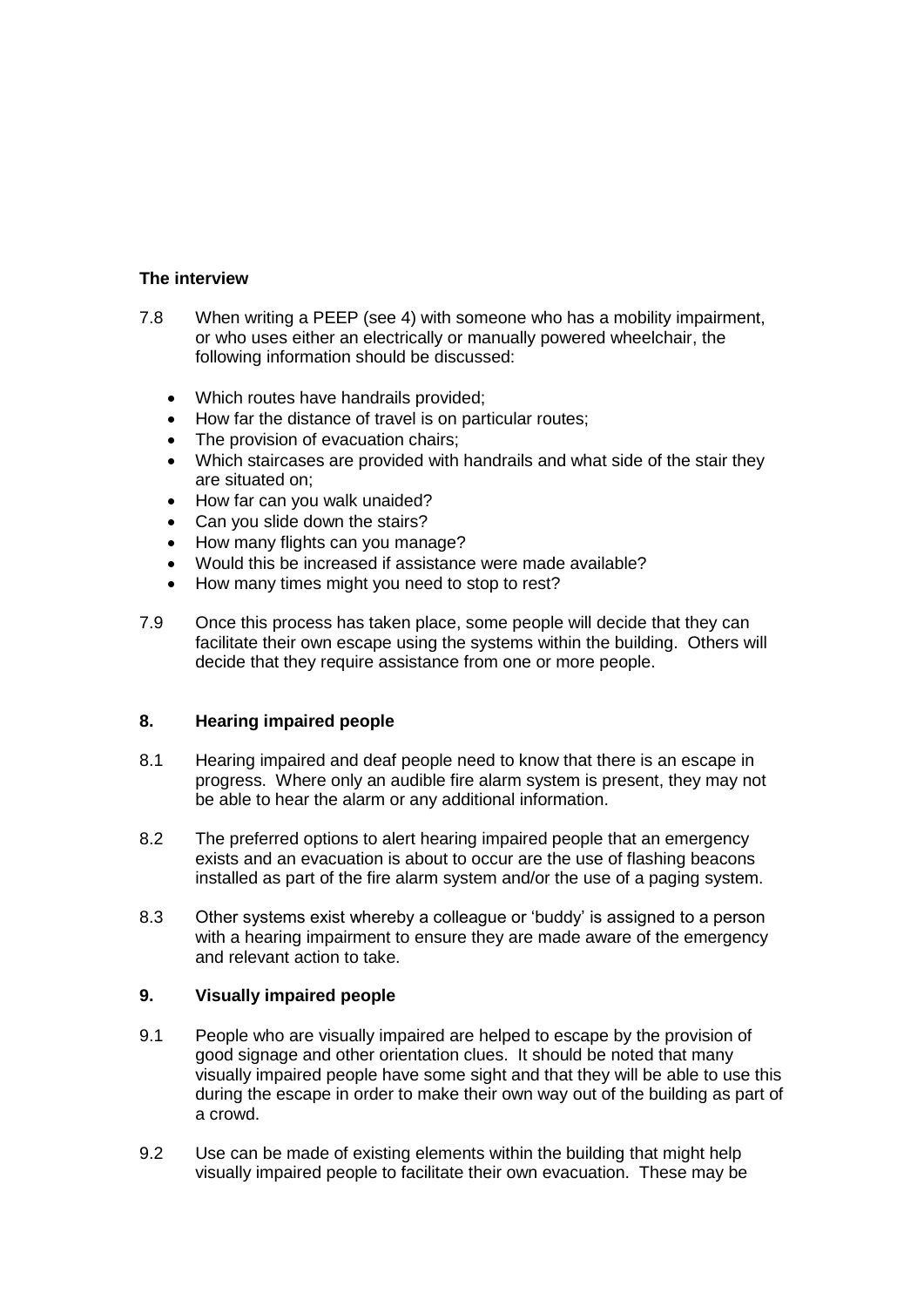elements of building design, such as good colour contrasts, handrails on escape stairs, step edge markings on escape stairs, colour contrasted or different textured floor coverings on escape routes or other directional information.

9.3 Where there is a lack of orientation information, staff assistance may be necessary to provide guidance out of the building.

#### **10. People with cognitive disabilities**

- 10.1 People with cognitive disabilities can have problems comprehending what is happening in escape conditions, or may not have the same perceptions of risk as non-disabled people. Provision of good orientation facilities and measures within the building is essential.
- 10.2 There may be reluctance by some to take an unknown route from the building. Some people with cognitive disabilities may fall into the group of unknown disabilities, such as dyslexia, dyspraxia and autism.

#### **11. Practice**

11.1 Practice for PEEPs will depend on the type of escape required. Generally, escape plans should be practised on a regular basis and at least every six months. All of the people involved in the plan should take part; however, it may be more appropriate to simulate means of evacuation or carry-down (if relevant) so as not to cause unnecessary risk to the disabled person. (see 2.3 and 7.6)

#### **12. Co-ordinated information**

- 12.1 Once each plan is written, a copy should be passed to the responsible person within the building. This will ensure that the plans for each building and its occupants can be co-ordinated.
- 12.2 Under fire safety legislation, the responsible person has overall responsibility to ensure that all emergency plans are updated as necessary and whenever the fire risk in the building changes.
- 12.3 Disabled people who have agreed on a PEEP should ensure that they tell their line manager or the responsible person of any change in their circumstances that would affect the plan.

#### **13. Assisted/facilitated escape options**

- 13.1 This section explains each option shown in the matrix attached at Appendix 2. In order to use the matrix, look at the escape option suggested for each disability type. The corresponding number in this section gives additional information on each type of escape. The two can be used together as part of the planning process for each person's PEEP.
- 13.2 The options can be used as a discussion tool in order to establish the most effective method for safe evacuation of the building. This may mean that the disabled person requires different plans for different buildings.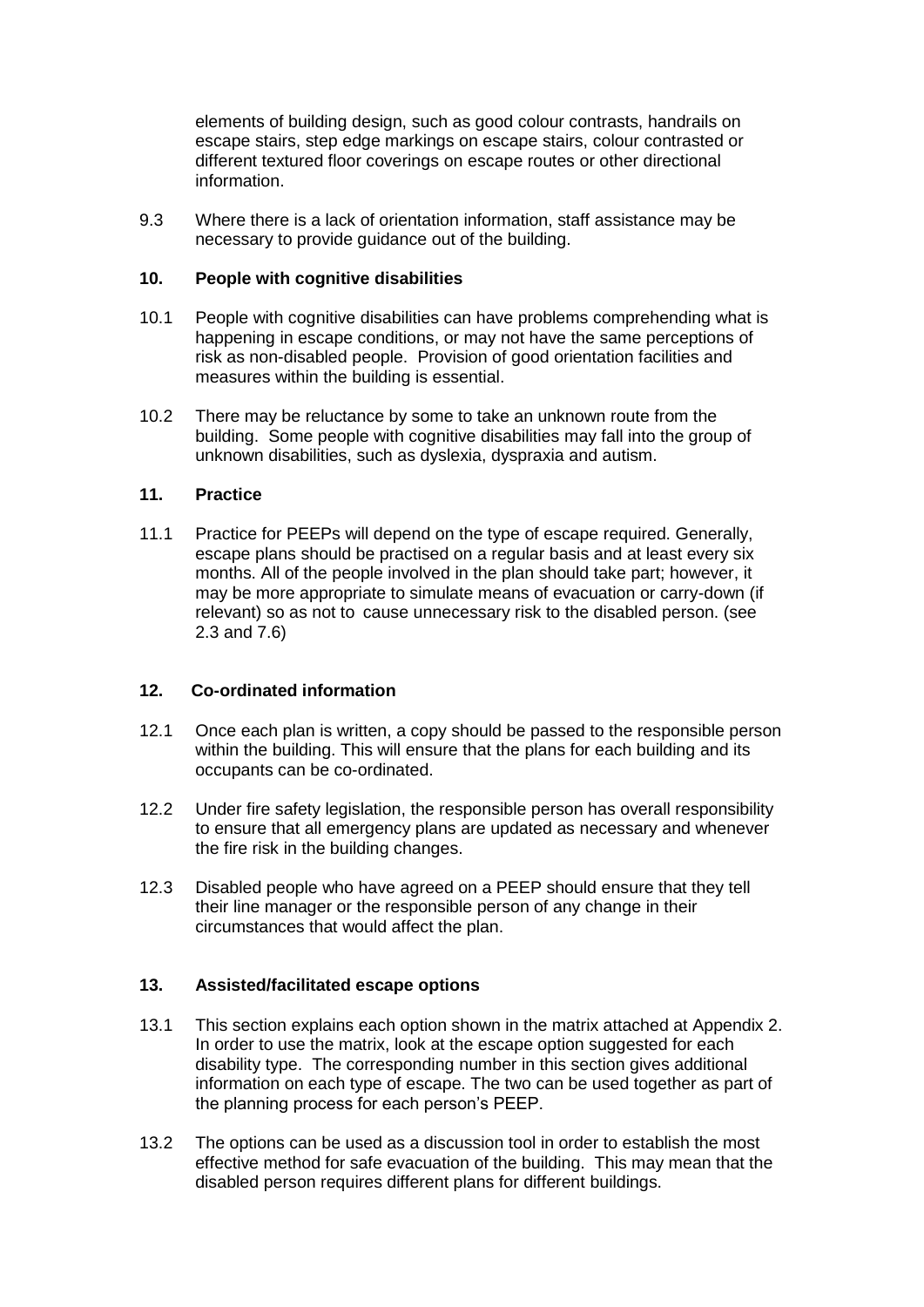#### **A Meet assistance at a refuge**

Some disabled people will require assisted escape. In these cases it will be necessary to have a pre-arranged meeting place. If the disabled person is likely to move around the building, a means of communication will be necessary between the escape volunteer and the disabled person. They can then arrange to meet at a particular refuge point during the escape.

People should never be left in a refuge point to wait for the Fire and Rescue Service. The refuge can be used as a safe resting place as well as a place to wait in a phased evacuation while the go-ahead for a full escape is established.

#### **B Meet assistance at a workstation**

Some people will need to meet their assistant(s) at their own workstation. In this instance the allocated escape volunteer(s) should go straight to the disabled person's workstation at the beginning of the evacuation procedure. The assistant(s) could be someone who works alongside the disabled person (buddy system), therefore they can set off on their escape journey together.

#### **C Make own way down stairs slowly**

Some people who use wheelchairs may be able to make their own way down the stairs if they have a little mobility. It may be necessary to ensure that there are suitable handrails and step edge markings present. The preferred solution is where the escape plan enables disabled people to leave the building by their own efforts. This reduces the chance of confusion and the chance of the plan breaking down. In these instances the person may rest along the way in refuges.

Disabled people who choose this independent method of escape are likely to move slowly down the stairs and it may be better for them to wait for the main flow of people to leave the building. Escape stairs that are incorporated in a fire-resistant shaft should be safe for up to 30 minutes. This greatly enhances the escape time, especially when fire alarm systems incorporate advanced fire detection measures. This reinforces the importance of building occupiers keeping self-closing fire doors shut and observing good housekeeping practices when occupying buildings.

Where this escape method is chosen, it is important that it becomes part of the PEEP and is recorded and monitored should there be a problem during the escape. The fire warden should report to the control room or the person in charge of the evacuation process that a disabled person is slowly making their way out of the building. This information must be passed on to the Fire and Rescue Service on their arrival at the incident.

#### **D Move down stairs on bottom after main flow**

While some people will prefer to take responsibility for their own escape by walking down the stairs, others may prefer to make their own way out by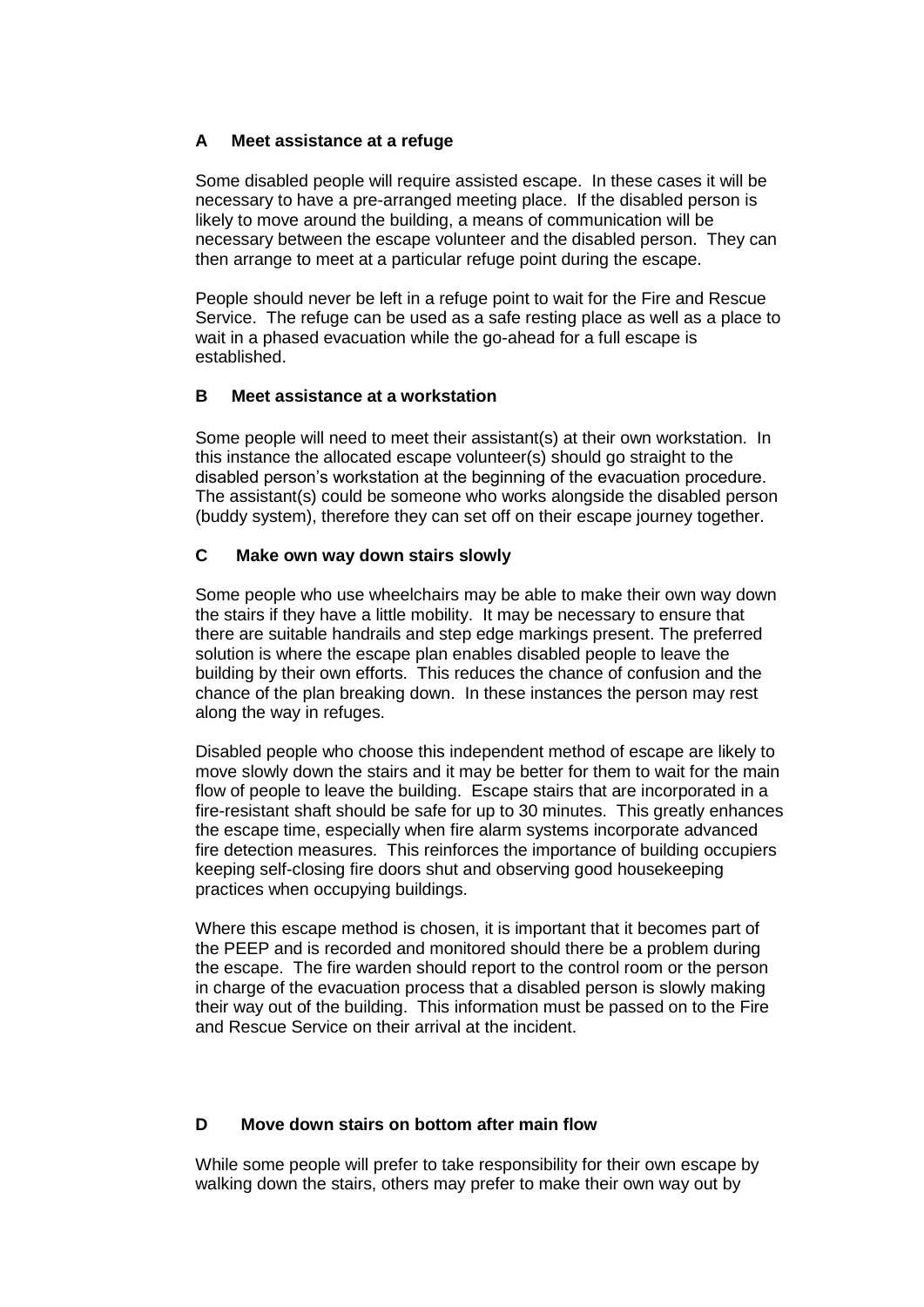shuffling down the stairs on their bottom. Again, it will be best for this group of people to wait until after the main flow of people has evacuated. Wherever possible, they should be monitored to ensure that there is no problem with their progress. The fire warden should then report to the control room or the person in charge of the evacuation process. This information must be passed on to the Fire and Rescue Service on their arrival at the incident.

#### **E Evacuation chairs**

Where this is the preferred method of escape, the responsible person will provide an evacuation chair at a suitable refuge point close to them.

In the case of a visitor who requests this method of escape, the person who is responsible for meeting with them should contact the appropriate responsible person to ensure they are aware.

Provision of evacuation chairs should always be accompanied by a full system of escape for disabled people as they are only a part of the solution. Regular training of staff in the use of evacuation chairs is essential.

#### **F Carry-down**

Where a disabled person wishes to be carried out either using their own wheelchair or by another method, a manual handling risk assessment should be carried out and a suitable team should be assembled and trained to take them out safely.

#### **G Move down stairs in own chair with support**

Some wheelchair users are strong and skilled enough to tip their chair on its axis and travel down the stairs in this way. Others can do this with assistance. Where this method of escape is considered, expert training will be required and the technique should be practised regularly. Again, the escape should take place after the main flow of people leaves the building. It is only acceptable for short flights of stairs.

#### **H Move down stairs using handrails**

Some people will be able to make their own escape but will require a handrail to support them to get out of the building. This will be to either the right or left of the stairs. Some will not be able to use the right and others the left. Once you have established that they require a handrail, check each staircase in the building proposed for their use to ensure that a suitable handrail is provided. Where one is not available then assistance may be required. Provision of handrails may be considered a reasonable adjustment.

#### **I Assistance from one to two people**

Some people will require a buddy to assist them out of the building. Some will be happy to organise this themselves on a casual basis. If this is the case, a check should be made to ensure that the disabled person will always be in a group of their peers or regular staff who are able to provide this. If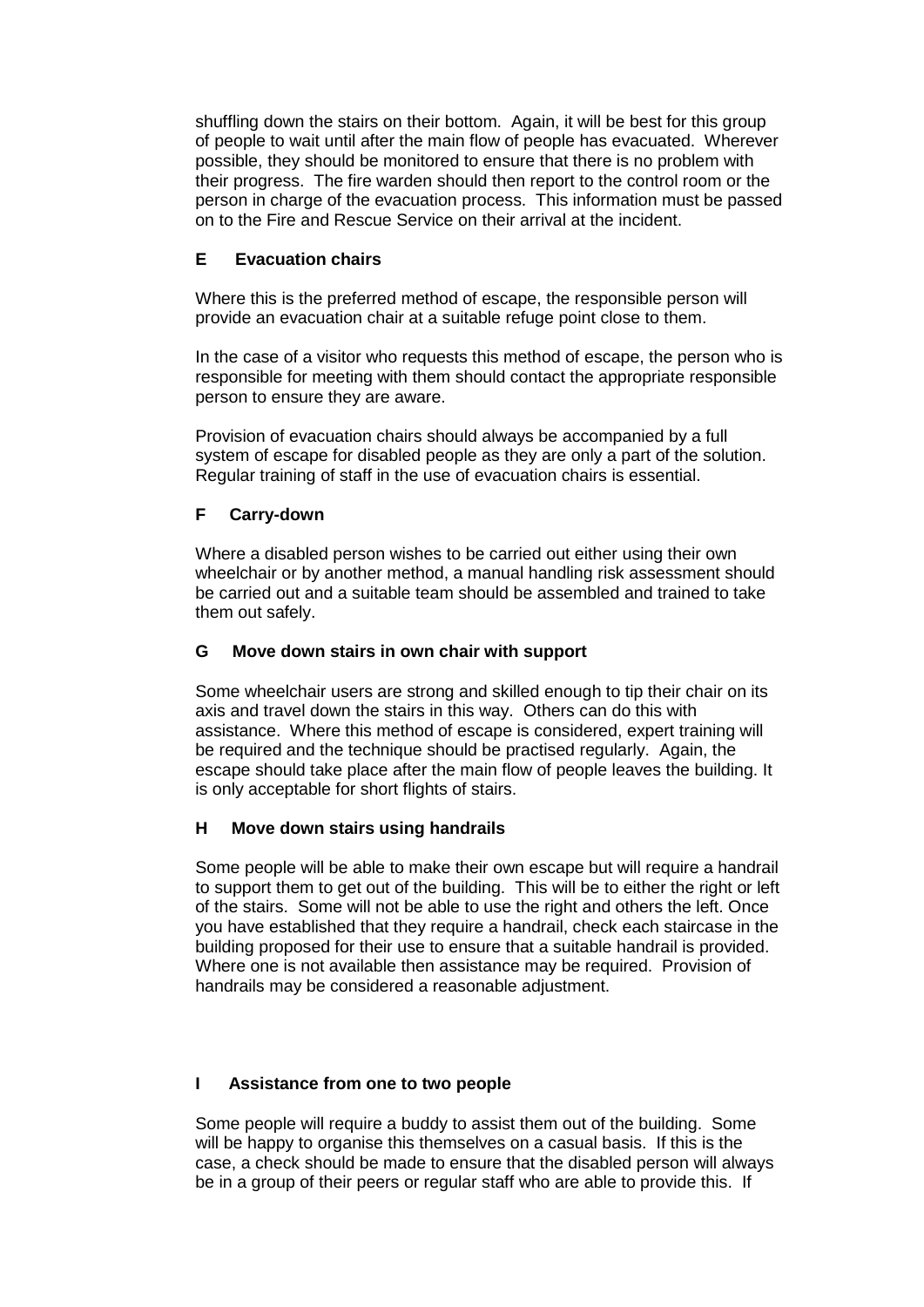not, then it may be necessary to establish a formal procedure for times when they are likely to be alone.

#### **J Orientation information**

Where a person requires additional orientation information, it may be sufficient to give them a guided tour of the escape routes from the rooms they use. There are a number of disabilities where additional orientation information is required.

#### **K Colour contrasting on stairways**

To assist their orientation needs, some people will require an orientation strategy to assist way-finding within the building. This can be achieved through colour coding or contrasting the escape routes.

#### **L Step edge markings**

Some people will be more confident about making their own way out of the building if there is sufficient contrast on the nosings on the stairs. If a person requests this option, the stairs should be checked to see if the step edges are highlighted. If they are not, the person may require a buddy to help them out of the building. It may also be appropriate to allocate a working area close to where there are suitable step edge markings. It would be advisable to provide contrasting nosing on all stairs in order to reduce the need for assistance.

#### **M Assistance for the person and their dog**

Where a person uses a guide dog, they may prefer the dog to assist them out of the building. The escape routes should be pointed out to them. Others will prefer to take the responsibility away from the dog for means of escape and request a human assistant. In these cases, a buddy should be allocated to the person. It may also be necessary to provide a person to look after the dog. Again, this may be provided in an informal or formal manner.

#### **N Need doors to be opened**

Some people may have difficulty negotiating self-closing fire-resisting doors. It should be ensured, therefore, that all such doors and their self-closing devices (including those that are normally held open by electromagnets linked to the fire alarm system) comply with the recommendations of the appropriate British Standard regarding opening and closing forces.

However, some people may still require assistance to open the doors, for example those with upper limb impairments. Again, this can be a formal or informal arrangement. Where a person may be alone in a building that has doors that may be difficult for them to open, it may be necessary to provide a more formal level of assistance.

Managers should ensure that a fire door self-closing device is not set at too strong a pressure and they may need to adjust it, but it must also be remembered that such doors are designed to hold back smoke and fire to protect all the people in a building and facilitate their escape.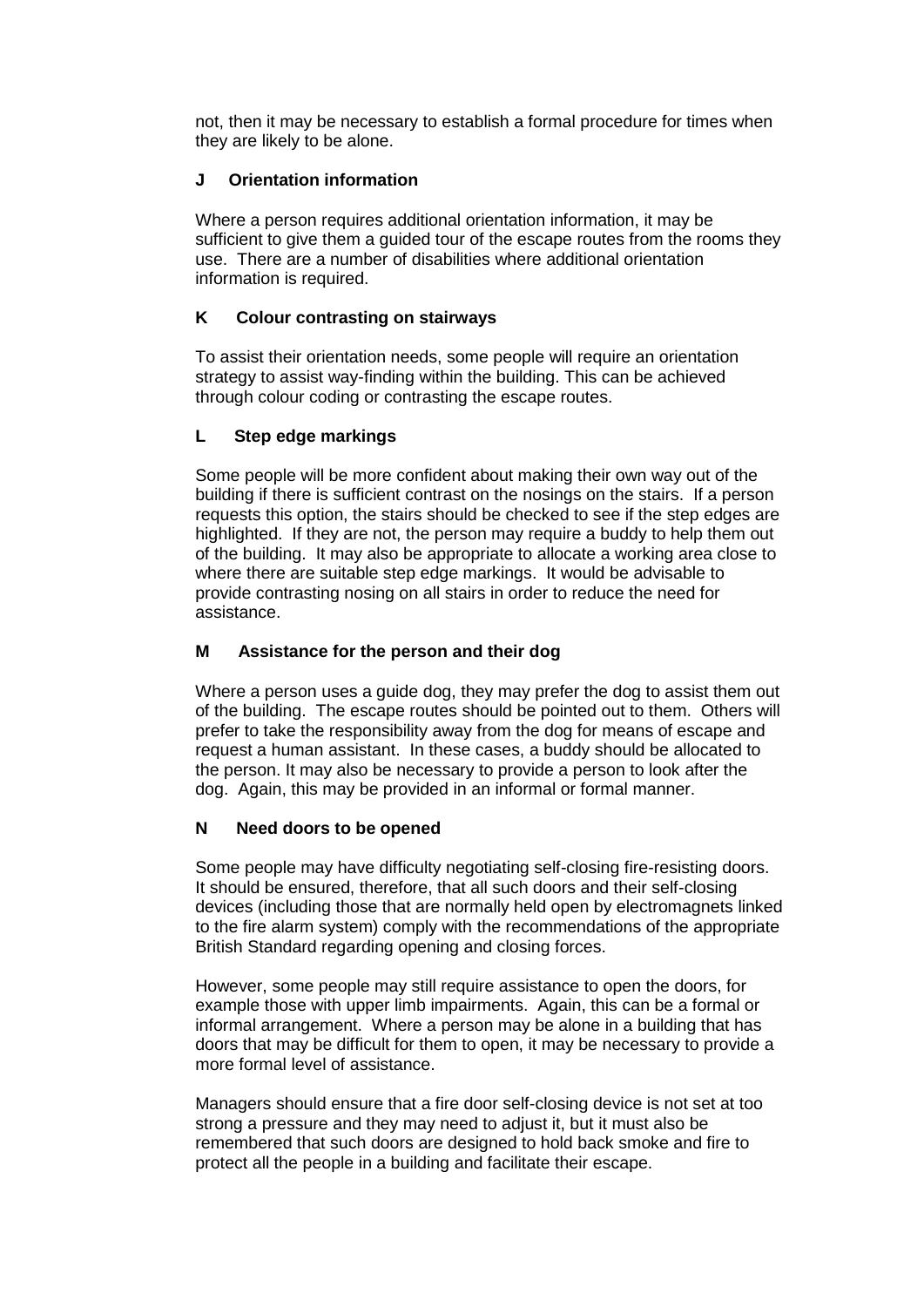#### **O Large print information**

Some people will need fire evacuation information provided in large print. This can be obtained through a number of organisations that provide accessible information services. Alternatively, it is possible to produce large print information in-house. Ask the person what size of print is suitable for them.

#### **P Identification of escape routes by reception**

Visitors to the building may need reception staff to show them the escape routes when they arrive at the building. This task should be allocated to the most suitable person for each building.

#### **Q Flashing beacons**

Hearing impaired or deaf people need to be made aware that an evacuation is taking place. Where they are likely to be alone in the building, they may need to be provided with a flashing beacon or other similar device. If this type of system is required, check with the appropriate person to see if there is one available within the building. Where there is not, then a suitable buddy system will be required. Flashing beacons may not be appropriate in all buildings, for instance where other lighting conflicts with the beacons.

#### **R Buddy system**

A buddy system may be the most suitable method for alerting a hearing impaired or deaf person to the operation of the fire alarm. This should not be done on an informal basis in case everyone assumes that someone else has given the warning.

#### **S Vibrating pagers**

Vibrating pagers can alert hearing impaired and deaf people that there is an emergency and they need to leave the building. The pagers can be used to inform people that there is a need to escape and also to tell them which direction they should travel in.

#### **T Alternative alarm systems**

There are other methods of contacting disabled people; these can be either through the telephone system or through the intranet. It is recommended that where a person cannot use the existing system or needs support to use it, all other communication options are explored.

#### **U Additional checks by fire wardens**

In order to provide back-up wherever there is an assisted escape system in place, it is also necessary for the fire wardens or fire marshals in the building to be aware of who is present and what escape plans are in place. They should then be trained to provide suitable assistance where necessary.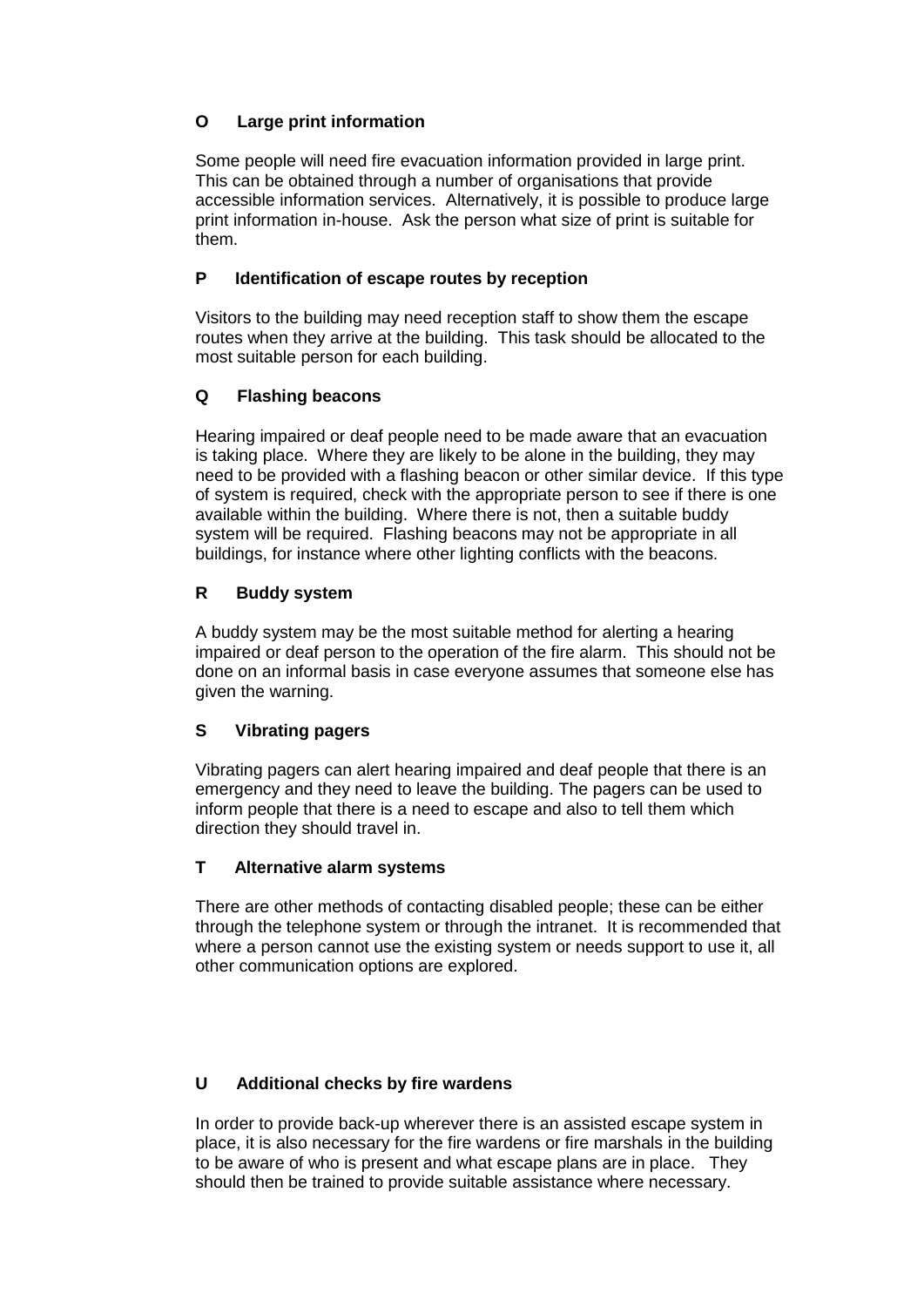#### **V Horizontal evacuation**

In some buildings, it is possible to evacuate people horizontally through the building into another fire compartment and away from the emergency situation. When the alarm goes off, people who cannot use stairs are directed to move along the floor level they are on to another fire compartment.

Information about where to go is required in order for this system to work. Where horizontal evacuation is not immediately available on the affected floor, it may be available on a lower floor. This may be more acceptable than travelling all the way to the ground floor. The opportunity to do this should be identified as part of the building fire safety risk assessment and then offered during the interview.

#### **W Taped information**

Where a person cannot read the fire drill instructions, they may benefit from their provision in tape format. This should be produced in Plain English and in other languages where appropriate.

**Appendix 1**



**Health and Safety - Information for Visitors**

**Emergency Evacuation of Visitors**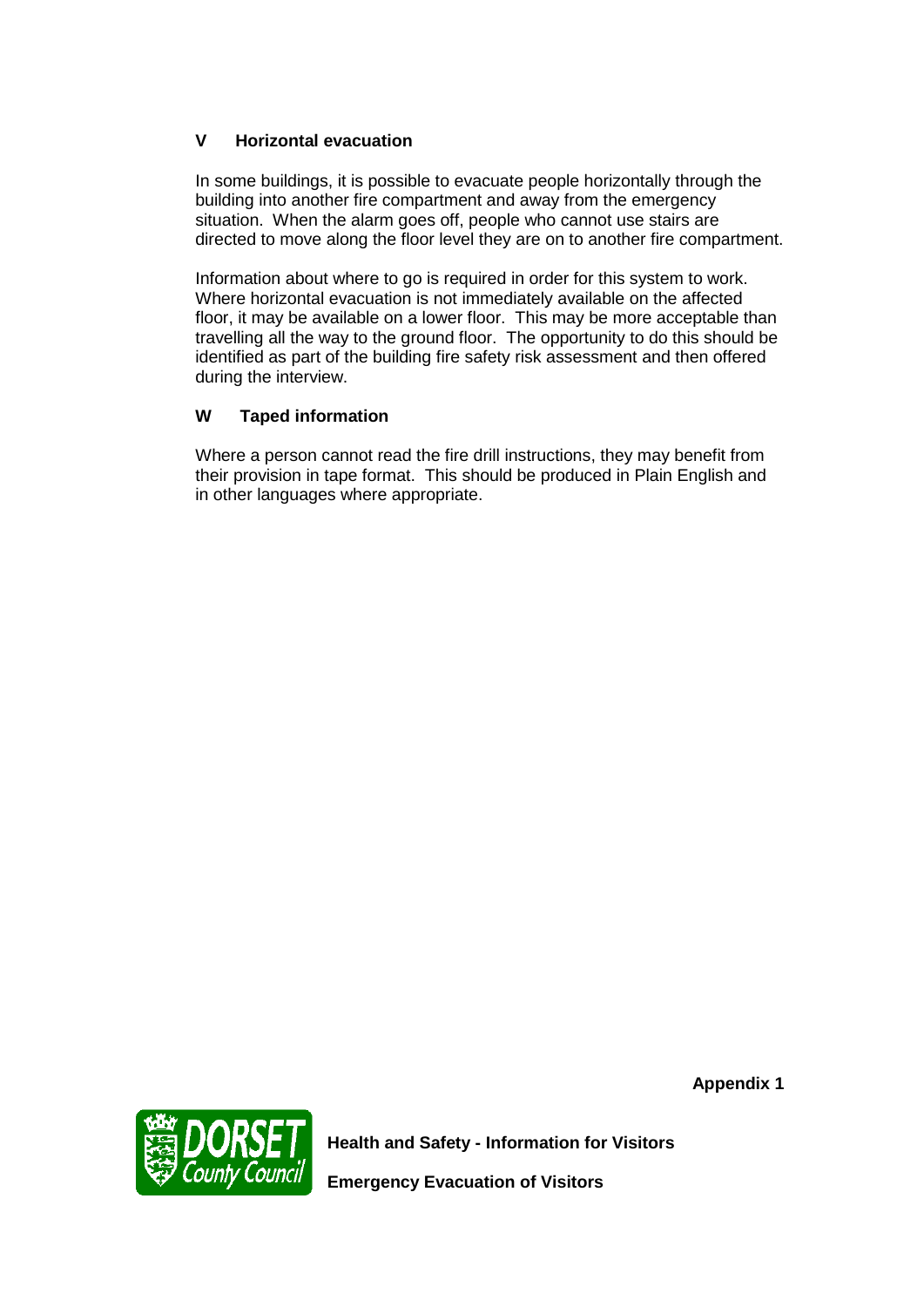- On hearing the alarm, visitors should immediately leave the building by the nearest exit and assemble in the designated place (see fire notices)
- DO NOT USE THE LIFT
- You should not re-enter the building while the alarm is sounding or before authorised to do so by the Building Manager.
- You should not stop to collect personal belongings in an emergency.
- Anyone discovering a fire or other serious imminent danger should immediately raise the alarm by operating the nearest "break glass" fire alarm call point.
- **If you are not able to leave the building unaided, please make this known to a member of staff on arrival.**

**Appendix 2**

**Dorset County Council Emergency Evacuation Assessment - employees and regular visitors**

Name of employee/visitor …………………………………..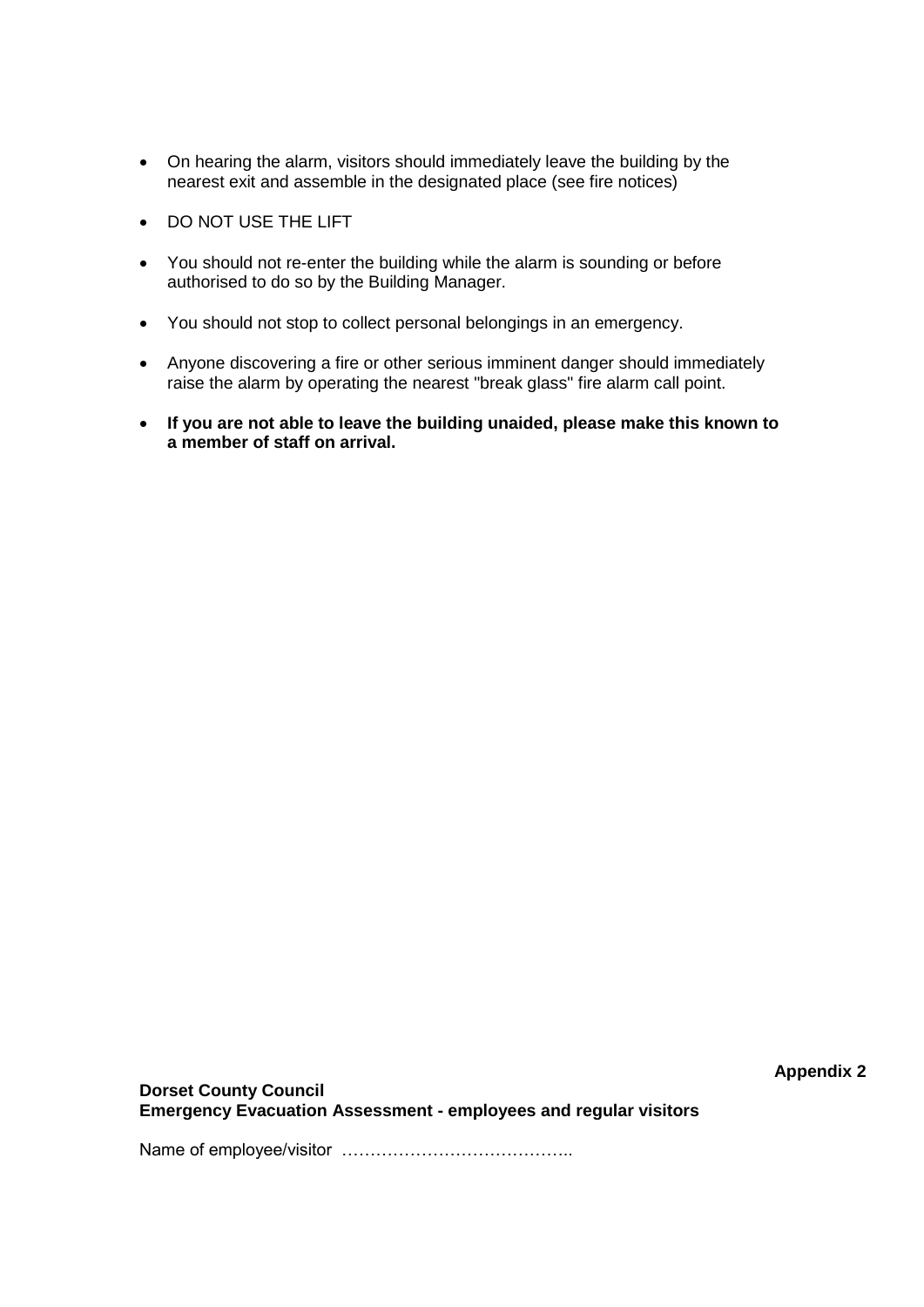#### **A. Hearing Impairment**

1. Can you hear the fire alarm in normal circumstances?

Yes  $\Box$  No  $\Box$ 

2. If you have difficulty in hearing a fire alarm, would a visual indicator assist?

Yes  $\Box$  No  $\Box$ 

3. Is there any special or purposely designed hearing system or device that might assist you to hear the fire alarm more clearly?

Yes  $\Box$  No  $\Box$ 

Details:

4. Would you need assistance from another person to help you respond to an alarm and evacuate safely?

Yes  $\Box$  No  $\Box$ 

#### **B. Visual Impairment**

5. Do you have a visual impairment, which would have an impact on your leaving the building unassisted in an emergency?

Yes  $\Box$  No  $\Box$ 

6. Do you require an aid to help you move around safely such as a cane, guide dog or other equipment?

 $Yes \t No \t \Box$ 

Details:

7. How long does it take you to leave the building in normal circumstances from your place of work, unaided?

Time in minutes:

8. Could you find your way to exit the building by an alternative route, if your normal route was unavailable?

Yes  $\Box$  No  $\Box$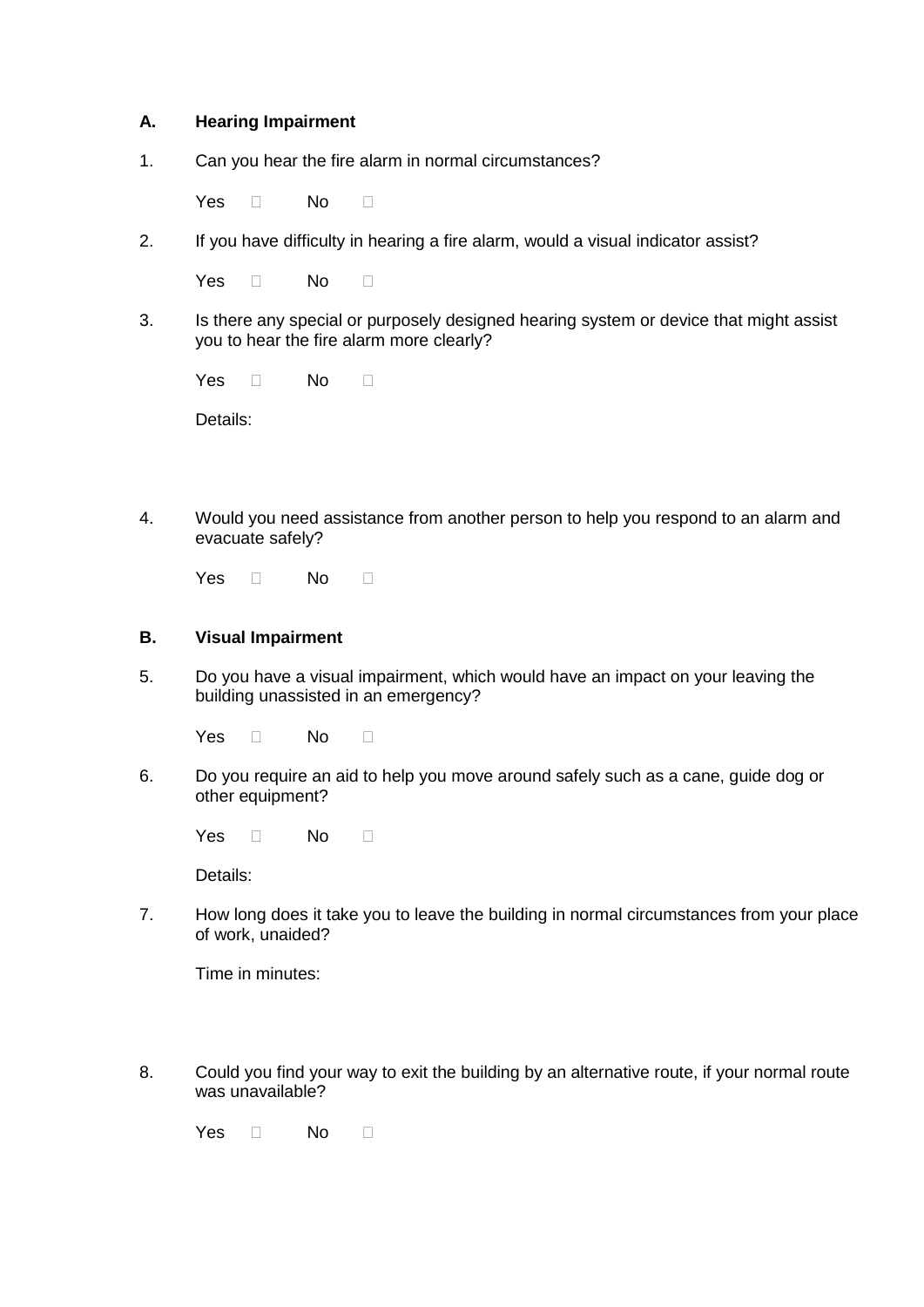9. Do you think that the speed at which you would be able to leave the building may have the potential to cause delay for other people or put you at risk of injury as they pass you more quickly?

Yes  $\Box$  No  $\Box$ 

10. Would tactile signage or contrasting colours/surfaces be of assistance to you?

Yes  $\Box$  No  $\Box$ 

#### **C. Mobility Impairment**

11. Can you leave the building unassisted?

Yes  $\Box$  No  $\Box$ 

12. If not - do you require help from an assistant to leave the building?

Yes  $\Box$  No  $\Box$ 

13. Do you need or use a wheelchair?

Yes  $\Box$  No  $\Box$ 

14. Is your wheelchair required at all times?

Yes  $\Box$  No  $\Box$ 

15. Is the wheelchair standard size or electrically powered with wider dimensions?

Normal  $\Box$ Electrical  $\Box$ Width:

16. Are you able to transfer to an evacuation chair if required?

Yes  $\Box$  No  $\Box$ 

17. Are there any other problems / observations / solutions?

Details:

#### **D. General Information**

18. Do you understand the concept of a fire refuge area?

Yes  $\Box$  No  $\Box$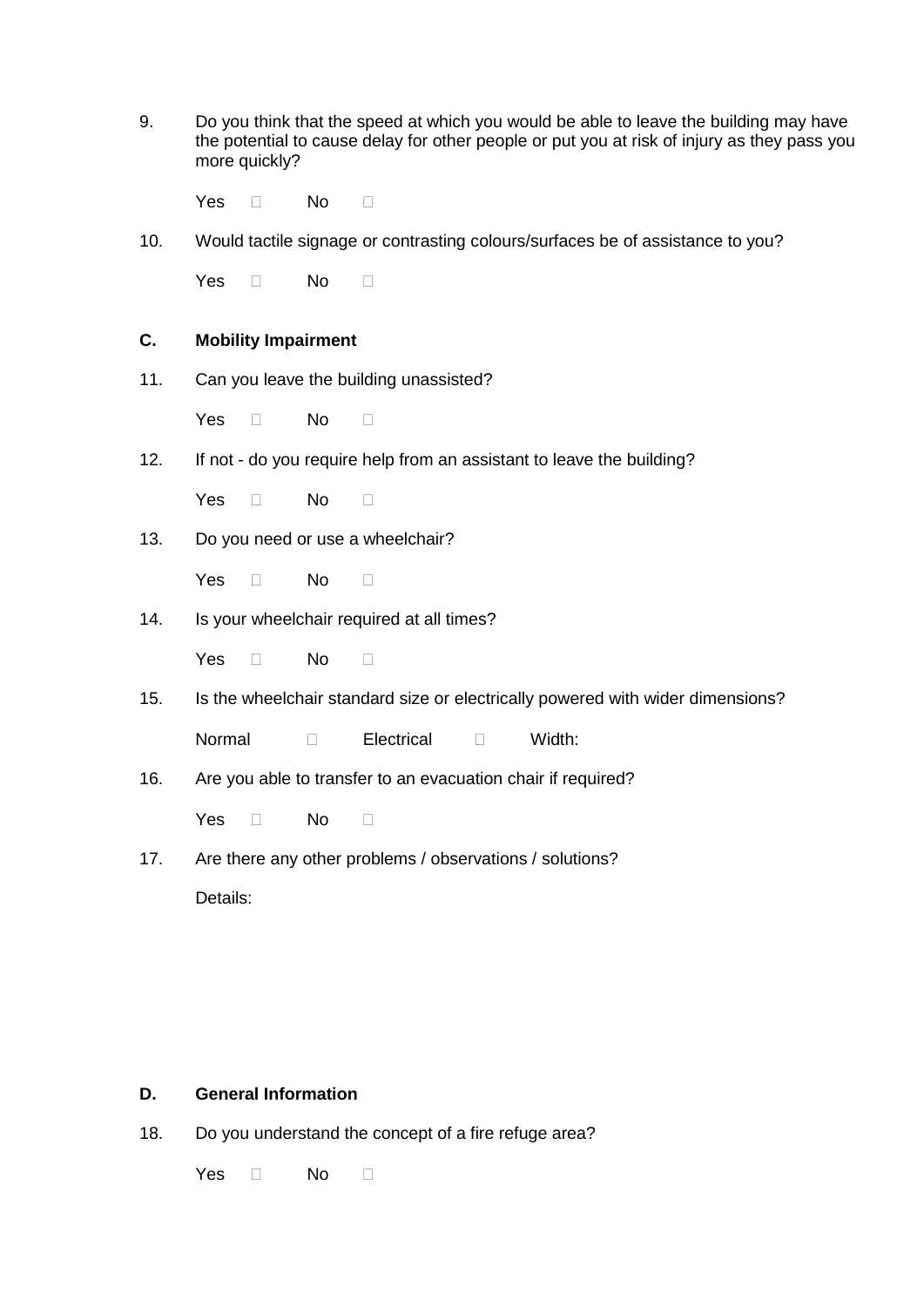| 19. | Do you think any special training is required to give you the assistance you would need |
|-----|-----------------------------------------------------------------------------------------|
|     | in an emergency?                                                                        |

Yes  $\Box$  No  $\Box$ 

20. Are you aware of the emergency evacuation procedures that operate in the building(s) in which you work or visit?

Yes  $\Box$  No  $\Box$ 

- 21. Are the signs which mark the emergency exits and the routes to the exits clear enough?
- $Yes \t No \t N$ 22. Could you raise the alarm if you discovered a fire?

Yes  $\Box$  No  $\Box$ 

Assessment carried out by:………………………………on (date)……………………………

Signature of employee/visitor:……………………………..

#### **Notes/further action required:**

#### **Appendix 3**

| escape<br>vpe | ∟lectric   | Manual     | <br>Mobilit | . Asthma | 'ısual   | Hearıng  | Dyslexic           | Learning<br>. .                        | Menta  | Dexterity |
|---------------|------------|------------|-------------|----------|----------|----------|--------------------|----------------------------------------|--------|-----------|
|               | wheelchair | wheelchair | impaired    | other    | impaireo | impaireo | . .<br>orientation | $\overline{\phantom{a}}$<br>difficulty | health | problems  |